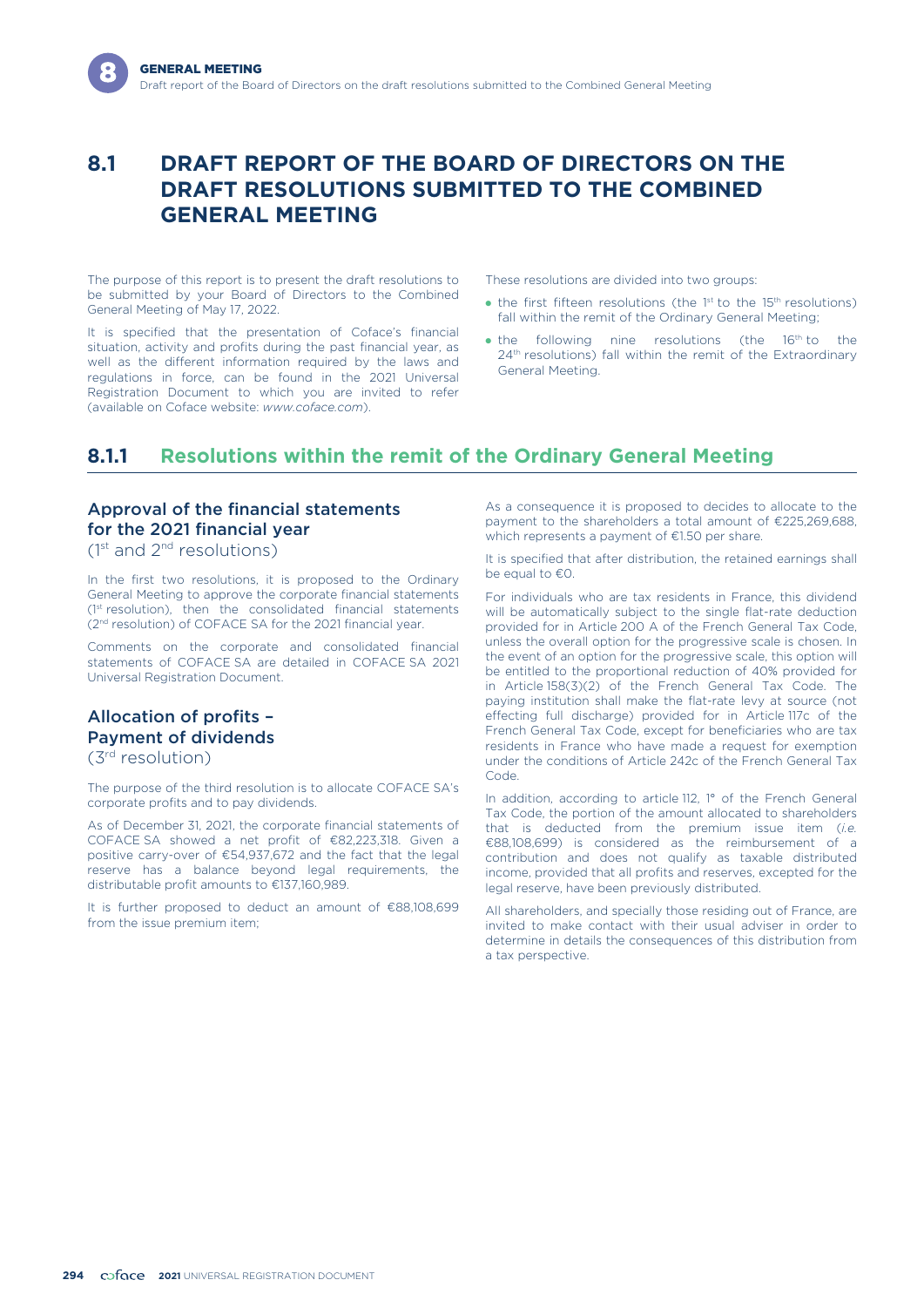

In accordance with the legal provisions, we hereby inform you that the dividends distributed for the previous three financial years were as follows:

| <b>FINANCIAL YEAR</b> | NUMBER OF SHARES PAID (1) | <b>TOTAL AMOUNT</b> (in $\epsilon$ ) | <b>DISTRIBUTED DIVIDEND ELIGIBLE FOR A 40%</b><br><b>REDUCTION MENTIONED IN ARTICLE 158-3-2° OF</b><br>THE FRENCH GENERAL TAX CODE (in $\epsilon$ ) |
|-----------------------|---------------------------|--------------------------------------|-----------------------------------------------------------------------------------------------------------------------------------------------------|
| 2018                  | 151.169.375               | 119.423.806                          | 119,423,806                                                                                                                                         |
| 2019                  |                           |                                      |                                                                                                                                                     |
| 2020                  | 149.047.713               | 81,976,242                           | 81.976.242                                                                                                                                          |

*(1) The number of shares paid excludes treasury shares.*

The dividend will be detached on May 20, 2022. The payment will take place on May 24, 2022.

### Ratification of the co-optation of a director (4th resolution)

In the fourth resolution, shareholders were asked to ratify the co-optation of Mr David Gansberg, whose co-optation took place on July 28, 2021, replacing Mr Benoit Lapointe de Vaudreuil, who resigned, for the duration of his term of office, that is until the end of the General Meeting called to approve the financial statements in 2025 for the financial year ending December 31, 2024.

David Gansberg is responsible for the mortgage business of Arch Capital Group. He is President and Chief Executive Officer of Arch Mortgage Insurance Company.

### Renewal of the term of office of a director (5th resolution)

In the fifth resolution, it is proposed to the shareholders to renew the term of office of Mrs Sharon MacBeath expiring at the end of this meeting, for a period of four (4) years, ending at the end of the General Meeting called to approve the financial statements in 2026 for the financial year ending December 31, 2025.

Ms MacBeath is the Human Resources Director of the Hermès Group. The Board of Directors, on a proposal from the Appointments and Remuneration Committee, proposed the renewal of Ms MacBeath's term of office, who brings her extensive human resources experience to the Board, including in international groups.

### Appointment of two directors

 $(6<sup>th</sup>$  and  $7<sup>th</sup>$  resolutions)

The terms of office of two directors, Mr Éric Hémar and Mr Olivier Zarrouati, shall expire at the end of this General Meeting. The Appointments Committee, with the support of a recruitment firm, initiated a process to fill these two positions. The Board of Directors proposed the appointment of Mr Laurent Musy and Mrs Laetitia Leonard-Reuter as directors, for a term of four (4) years ending at the end of the General Meeting called to approve the financial statements in 2026 for the financial year ended December 31, 2025.

Mr Laurent Musy is Chairman and Chief Executive Officer of Terreal. He will bring to the Company his knowledge and experience in industrial, strategic, commercial and CSR matters.

Mrs Laetitia Leonard-Reuter is Chief Financial Officer of Generali France. Over the last years, she performed a variety of jobs in AXA that give her a wealth of experience in the field of insurance, including data, risk management, capital management.

# Authorisation to the Board of Directors to trade the Company's shares

## (8th resolution)

By the eighth resolution, the Board of Directors proposes to your General Meeting, in accordance with the provisions of articles L22-10-62 et seq. and L225-210 et seq of the French commercial code, to authorise it to purchase or procure the purchase of a number of Company shares not exceeding 10% of the total number of shares making up the share capital or 5% of the total number of shares comprising the share capital in the case of shares acquired by the Company for the purpose of their custody and payment or exchange in connection with a merger, demerger or contribution, it being specified that the acquisitions made by the Company may under no circumstances lead the Company to hold at any time whatsoever more than 10% of the shares making up its share capital.

Share purchases could be made in order to: a) ensure liquidity and stimulate the market for the Company's securities through an investment service provider acting independently under a liquidity agreement in accordance with market practice admitted by the Autorité des marchés financiers on June 22, 2021, b) allocate shares to corporate officers and employees of the Company and other Group entities, in particular in connection with (i) the profit sharing of the Company, (ii) any stock option plan of the Company, pursuant to the provisions of Articles L.225-177 *et seq.* and L.22-10-56 *et seq.* of the French Commercial Code, or (iii) any savings plan in accordance with the provisions Articles L.3331-1 *et seq.* of the French Labour Code or (iv) any free allocation of shares under the provisions of Articles L.225-197-1 *et seq.* and L. 22-10-59 *et seq.* of the French Commercial Code, and to carry out all hedging transactions relating to these transactions, under the conditions provided by the market authorities and at the times that the Board of Directors or the person acting on delegation from the Board of Directors shall deem appropriate, c) deliver Company shares upon the exercise of rights attached to securities giving entitlement, directly or indirectly, by redemption, conversion, exchange, presentation of a voucher or in any other manner for the allocation of Company shares within the framework of the regulations in force, as well as to carry out any hedging transactions relating to these transactions, under the conditions provided by the market authorities and at the times that the Board of Directors or the person acting on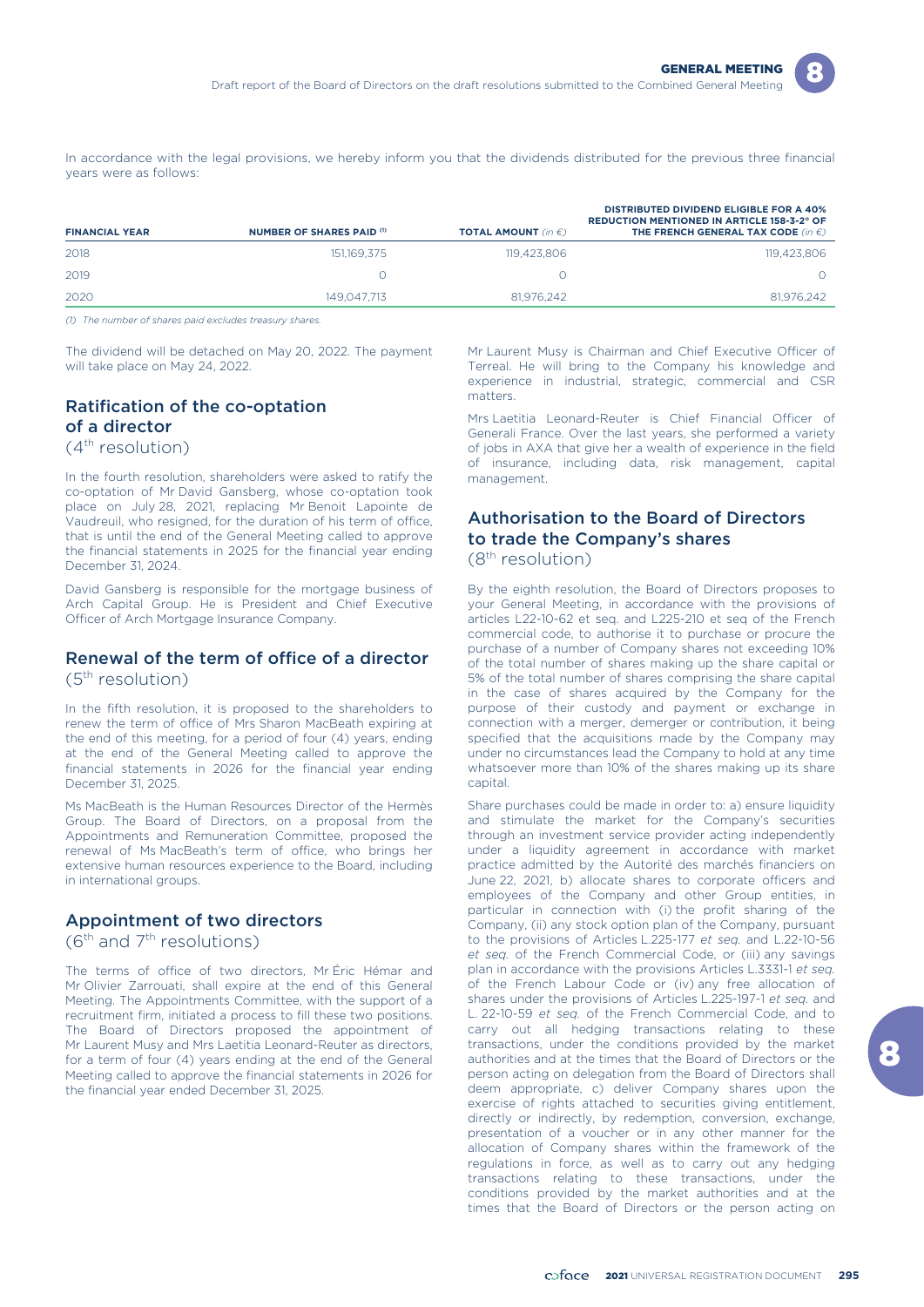delegation of the Board of Directors shall deem appropriate, d) retain the shares of the Company and subsequently deliver them as a payment or exchange in the context of any external growth, merger, demerger or contribution transactions, e) cancel all or part of the shares thus purchased (in the context of the thirteenth resolution of the General Meeting of May 14, 2020 authorising the Board of Directors to reduce the share capital accordingly) or f) implement any market practice that may be admitted by the Autorité des marchés financiers and, more generally, carry out any operation in accordance with the regulations in force.

The maximum unit purchase price could not exceed, excluding fees, €15 per share. The Board of Directors may however, in the event of transactions involving the Company's capital, including changes in the nominal value of the share, capital increase by incorporation of reserves followed by the creation and free allocation of shares, split or consolidation of securities, adjust the aforementioned maximum purchase price in order to take into account the impact of these transactions on the value of the Company's share.

The acquisition, sale or transfer of such shares may be effected and paid by any means authorised by the regulations in force, on a regulated market, on a multilateral trading facility, with a systematic or over-the-counter internaliser, including through the acquisition or sale of blocks, by the use of options or other derivative financial instruments, or warrants or, more generally, securities granting entitlement to Company shares, at such times as the Board of Directors would deem appropriate.

It is specified that the Board of Directors may not, except with the prior authorisation of your General Meeting, make use of this authorisation as from the filing by a third party of a draft public offering covering the shares of the Company, until the end of the offer period.

In compliance with the legal and regulatory provisions in force, the Board of Directors, if your General Meeting authorises it, will have all powers, with the option of sub-delegation, in order to proceed with the allocations and, where applicable, the permitted reallocations of shares redeemed for one of the objectives of the programme for one or more of its other objectives, or their transfer, on the market or off the market.

The Board of Directors proposes that this authorisation, which would cancel and replace that granted by the seventeenth resolution of the General Meeting of May 12, 2021, be granted for a period of eighteen (18) months from your General Meeting.

### Special report of the Statutory Auditors on the regulated agreements and commitments referred to in Articles L225-38 et seq. of the French Commercial Code (9th resolution)

The ninth resolution concerns the approval of the regulated agreements and commitments pursuant to the provisions of Articles L.225-38 *et seq.* of the French Commercial Code, authorised by the Board of Directors during the 2021 financial year. These commitments and agreements are presented in the special report of the Statutory Auditors, as well as the commitments and agreements entered into and previously approved by the General Meeting, the performance of which continued during the past financial year, which do not require any further approval by the meeting (see Chapter 8 of the 2021 Universal Registration Document).

## Approval of the remuneration of corporate officers for the financial year ended December 31, 2021

 $(10^{th}, 11^{th}$  and  $12^{th}$  resolutions)

Pursuant to the provisions of the French Commercial Code, your meeting is called to vote on the following remunerations for the financial year ended December 31, 2021:

in the tenth resolution, on the information mentioned in Section I of Article L.22-10-9 of the French Commercial Code on the remuneration of non-executive corporate officers, pursuant to Article L.22-10-34 I of the French Commercial Code;

in the eleventh resolution on fixed, variable and exceptional items comprising the total remuneration and benefits of any kind paid during the financial year ended December 31, 2021, or awarded for the same financial year to Mr Bernardo Sanchez Incera, Chairman of the Board of Directors, pursuant to Article L22-10-34-2 Section II of the French Commercial Code;

in the twelfth resolution, on fixed, variable and exceptional items comprising the total remuneration and benefits of any kind paid during the financial year ended December 31, 2021, or awarded for the same financial year to Mr Xavier Durand, Chief Executive Officer, pursuant to Article L22-10-34-2 Section II of the French Commercial Code.

All of these elements are detailed in the corporate governance report of COFACE SA attached to the management report and included in Chapter 8 of the Company's 2021 Universal Registration Document.

## Approval of the remuneration policy of corporate officers for the 2022 financial year

 $(13<sup>th</sup>, 14<sup>th</sup>$  and  $15<sup>th</sup>$  resolutions)

You are requested in the thirteenth, fourteenth and fifteenth resolutions to approve, pursuant to Article L.22.10-8 of the French Commercial Code, the remuneration policy applicable to the members of the Board of Directors (thirteenth resolution), the Chairman of the Board of Directors (fourteenth resolution) and the Chief Executive Officer (fifteenth resolution) for the 2022 financial year.

Policy details are described in COFACE SA's corporate governance report attached to the management report and included in Chapter 8 of the Company's 2021 Universal Registration Document.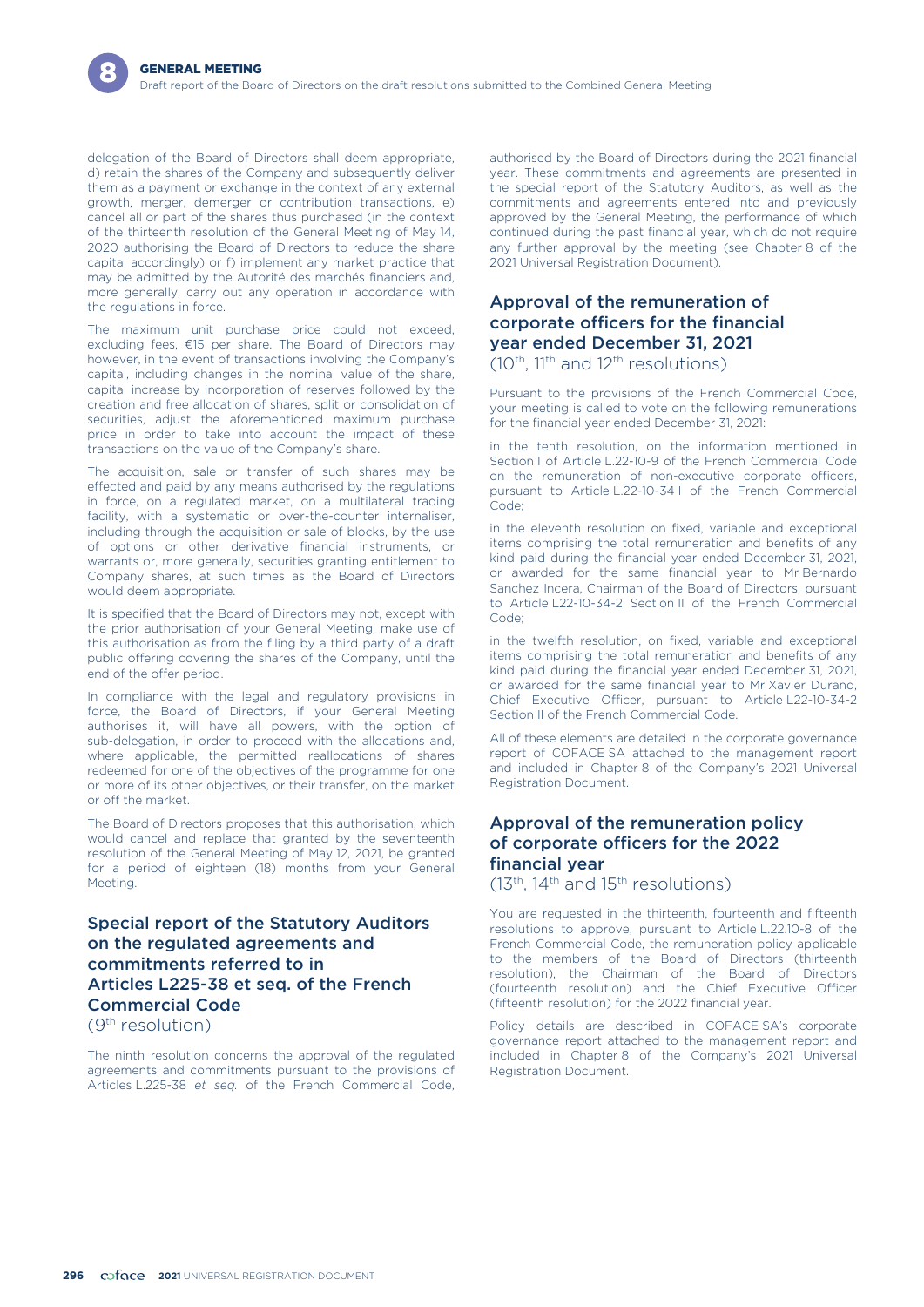

# **8.1.2 Resolutions within the remit of the Extraordinary General Meeting**

As part of the sixteenth to twenty-fourth resolutions, it is proposed to your General Meeting to grant various delegations to the Board of Directors for the purpose of carrying out, if necessary, capital increase operations and/or the issuance of securities giving access to the capital. It is specified that the Board of Directors may not, except with the prior authorisation of your General Meeting, make use of these delegations as from the filing by a third party of a draft public offering covering the shares of the Company, until the end of the offer period.

### Reduction of the share capital by cancellation of the shares held by the Company (16th resolution)

The purpose of the sixteenth resolution is to authorise the Board of Directors to reduce the share capital by cancelling the treasury shares, up to a limit of 10% of the amount of the share capital existing on the date of cancellation per 24-month

period and to charge the difference to the available premiums and reserves of its choice.

## Delegations of authority and authorisations given to the Board of Directors to carry out transactions on the Company's capital

(17th to 23rd resolutions)

As part of the seventeenth to twenty-third resolutions, the Board of Directors proposes that your General Meeting renew the financial authorisations granted by the Annual General Meeting in 2020 and 2021 that have expired.

Your Company would thus have new authorisations enabling it to assemble with speed and flexibility the financial resources necessary for the implementation of Coface Group's development strategy, depending on the opportunities offered by the financial markets and the interests of the Company and its shareholders.

The table below provides a summary of the financial delegations (excluding employee shareholding operations that are the subject of the twenty-second and twenty-third resolutions, the adoption of which is proposed at your General Meeting).

| <b>RESOLUTION</b> | PURPOSE OF THE DELEGATION                                                                                                                                                                                                                                                                                                                                                                                                                                                                                                         | <b>MAXIMUM NOMINAL AMOUNT</b>                                                                                                                                                                                  | <b>VALID TERM OF</b><br><b>AUTHORISATION</b> |
|-------------------|-----------------------------------------------------------------------------------------------------------------------------------------------------------------------------------------------------------------------------------------------------------------------------------------------------------------------------------------------------------------------------------------------------------------------------------------------------------------------------------------------------------------------------------|----------------------------------------------------------------------------------------------------------------------------------------------------------------------------------------------------------------|----------------------------------------------|
| 17 <sup>th</sup>  | Delegation of authority to the Board of<br>Directors with a view to increasing the share<br>capital by incorporation of reserves, profits or<br>premiums or any other sum whose<br>capitalisation would be accepted                                                                                                                                                                                                                                                                                                               | €[75,000,000]<br>(or 25% of the share capital at the date<br>of this report)                                                                                                                                   | 26 months                                    |
| 18 <sup>th</sup>  | Delegation of authority to the Board of<br>Directors to increase the share capital by<br>issuing, with the maintenance of the<br>preferential subscription right, shares and/or<br>capital securities giving access to other equity<br>securities and/or granting entitlement to the<br>allocation of debt securities and/or securities<br>giving access to equity securities to be issued                                                                                                                                        | With regard to capital increases:<br>€115,000,000 <sup>(1)</sup><br>(or 38% of the share capital at the date<br>of this report)<br>In the case of issues of debt securities:<br>€500.000.000 <sup>(2)</sup>    | 26 months                                    |
| 19 <sup>th</sup>  | Delegation of authority to the Board of<br>Directors to increase the share capital by<br>issuing, with cancellation of the preferential<br>subscription right, shares and/or capital<br>securities giving access to other equity<br>securities and/or granting entitlement to the<br>allocation of debt securities and/or securities<br>giving access to equity securities to be issued.<br>in the context of public offerings other than<br>those referred to in Article L.411-2 1° of the<br>French Monetary and Financial Code | With regard to capital increases:<br>€29.000.000 <sup>(1) (3)</sup><br>(or 9.5% of the share capital at the date<br>of this report)<br>In the case of issues of debt securities<br>€500,000,000 <sup>(2)</sup> | 26 months                                    |
| 20 <sup>th</sup>  | Delegation of authority to the Board of<br>Directors to increase the share capital by<br>issuing, with cancellation of the preferential<br>subscription right, shares and/or capital<br>securities giving access to other equity<br>securities and/or granting entitlement to the<br>allocation of debt securities and/or securities<br>giving access to equity securities to be issued,<br>in the context of public offerings referred to in<br>Article L.411-2, paragraph 1 of the French<br>Monetary and Financial Code        | With regard to capital increases:<br>€29,000,000 (1) (3)<br>(or 9.5% of the share capital at the date<br>of this report)<br>In the case of issues of debt securities:<br>€500,000,000 <sup>(2)</sup>           | 26 months                                    |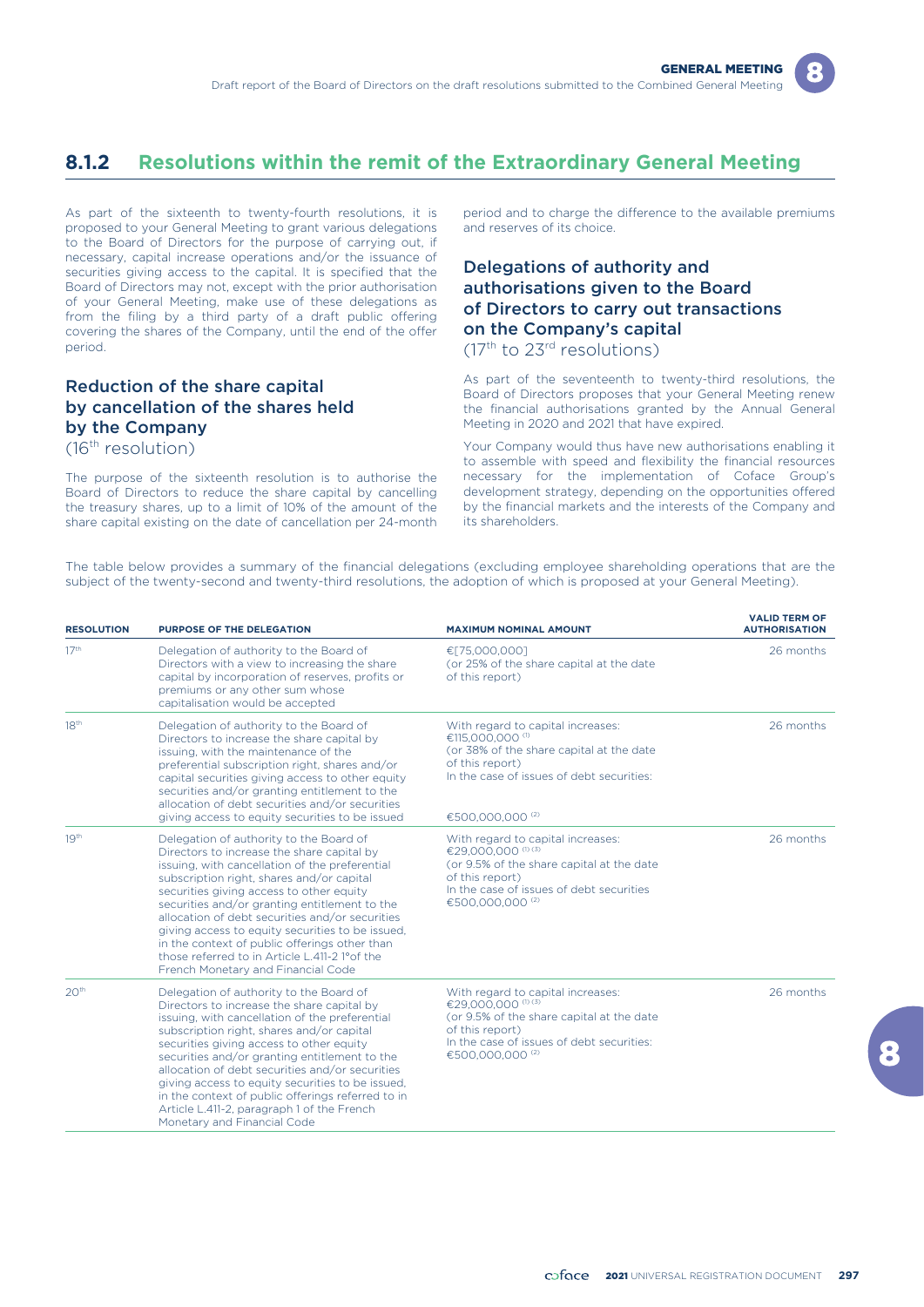

Draft report of the Board of Directors on the draft resolutions submitted to the Combined General Meeting

| <b>RESOLUTION</b> | <b>PURPOSE OF THE DELEGATION</b>                                                                                                                                                                                                                                                                                                                                 | <b>MAXIMUM NOMINAL AMOUNT</b>                                                                                                                                                                                       | <b>VALID TERM OF</b><br><b>AUTHORISATION</b> |
|-------------------|------------------------------------------------------------------------------------------------------------------------------------------------------------------------------------------------------------------------------------------------------------------------------------------------------------------------------------------------------------------|---------------------------------------------------------------------------------------------------------------------------------------------------------------------------------------------------------------------|----------------------------------------------|
| 21 <sup>st</sup>  | Delegation of authority to the Board of<br>Directors to increase the share capital by<br>issuing shares and/or equity securities giving<br>access to other equity securities and/or<br>granting entitlement to the allocation of debt<br>securities and/or securities giving access to<br>equity securities to be issued, in return for<br>contributions in kind | With regard to capital increases:<br>€29,000,000 <sup>(1) (3)</sup><br>(or 9.5% of the share capital at the date<br>of this report)<br>In the case of issues of debt<br>securities <sup>(2)</sup> :<br>€500,000,000 | 26 months                                    |

*(1) Delegation subject to the overall nominal ceiling for capital increases of €115,000,000 (i.e. 38% of the share capital at the date of this report).*

*(2) Delegation subject to the overall nominal ceiling for debt security issues of €50,000,000.*

*(3) Delegation subject to the nominal ceiling for capital increases with cancellation of the preferential subscription right of €29,000,000 (i.e. 9.5% of the share capital at the date of this report).*

The corresponding draft delegations are detailed below.

# Capital increase by incorporation of reserves, profits or premiums

 $(17<sup>th</sup>$  resolution)

By the seventeenth resolution, your Board of Directors requests from your General Meeting a delegation of authority to increase the capital by incorporation of reserves, profits or premiums, up to a maximum nominal amount of seventy-five million euros (€75,000,000), an autonomous ceiling that is separate from the limit of other resolutions submitted to the vote of your General Meeting. The capital increases likely to result from this resolution could be carried out, at the discretion of the Board of Directors, either by the free allocation of new shares, or by raising the nominal value of the existing shares or according to a combination of these two methods of realisation according to the terms and conditions it shall determine.

The Board of Directors proposes that this authorisation, which cancels and replaces that granted by the fourteenth resolution of the General Meeting of May 14, 2020, be granted for a period of twenty-six (26) months from your General Meeting.

Issue of shares and/or equity securities giving access to other equity securities and/or granting entitlement to the allocation of debt securities and/or securities giving access to equity securities to be issued, with preferential subscription rights of shareholders (18th resolution)

By the eighteenth resolution, your Board of Directors requests from your General Meeting a delegation of authority to issue shares and/or equity securities giving access to other equity securities and/or granting entitlement to the allocation of debt securities and/or securities giving access to capital securities to be issued, with preferential subscription rights, up to a maximum nominal amount of one hundred and fifteen million euros (€115,000,000).

Shares and/or equity securities giving access to other equity securities and/or granting entitlement to the allocation of debt securities and/or securities giving access to capital securities to be issued under this delegation could include debt securities or the issuance of such securities, or allow them to be issued as intermediate securities.

The nominal amount of debt securities that could be issued under this delegation may not exceed five hundred million euros (€500,000,000) on the date of the decision to issue.

The shareholders could exercise, under the conditions provided by law, their preferential subscription right, irreducible and, where applicable, on a reducible basis if provided by the Board of Directors, to subscribe for the shares or securities issued.

The Board of Directors proposes that this authorisation, which would cancel and replace that granted by the fifteenth resolution of the General Meeting of May 14, 2020, be granted for a period of twenty-six (26) months from your General Meeting.

Issue of shares and/or equity securities giving access to other equity securities and/or granting entitlement to the allocation of debt securities and/or securities giving access to equity securities to be issued, without preferential subscription rights of shareholders  $(19<sup>th</sup>$  and  $20<sup>th</sup>$  resolutions)

The Board of Directors requests from your General Meeting delegations of authority to issue shares and/or equity securities giving access to other equity securities and/or securities giving access to capital securities to be issued, without preferential subscription rights of shareholders to the shares or securities thus issued. In accordance with the AMF's recommendations, these issues are the subject of two separate resolutions, depending on whether they are carried out in the context of public offerings other than those referred to in Article L.411-2 of the French Monetary and Financial Code (tenth resolution) or by the public offerings referred to in paragraph 1 of Article L.411-2 of the French Monetary and Financial Code, that is to say by investments reserved for qualified investors (twentieth resolution).

In fact, depending on market conditions, the nature of the investors concerned and the type of securities issued, and in order to be able to seize the opportunities offered by the market, your Board of Directors considers that it could be useful to have the option to make use of capital increases without preferential subscription rights of shareholders, but setting limits to them that are more limited than for capital increases with maintenance of the preferential subscription right; the ceiling for capital increases without preferential subscription rights of shareholders being set at 9.5% of the share capital as at the date of this report.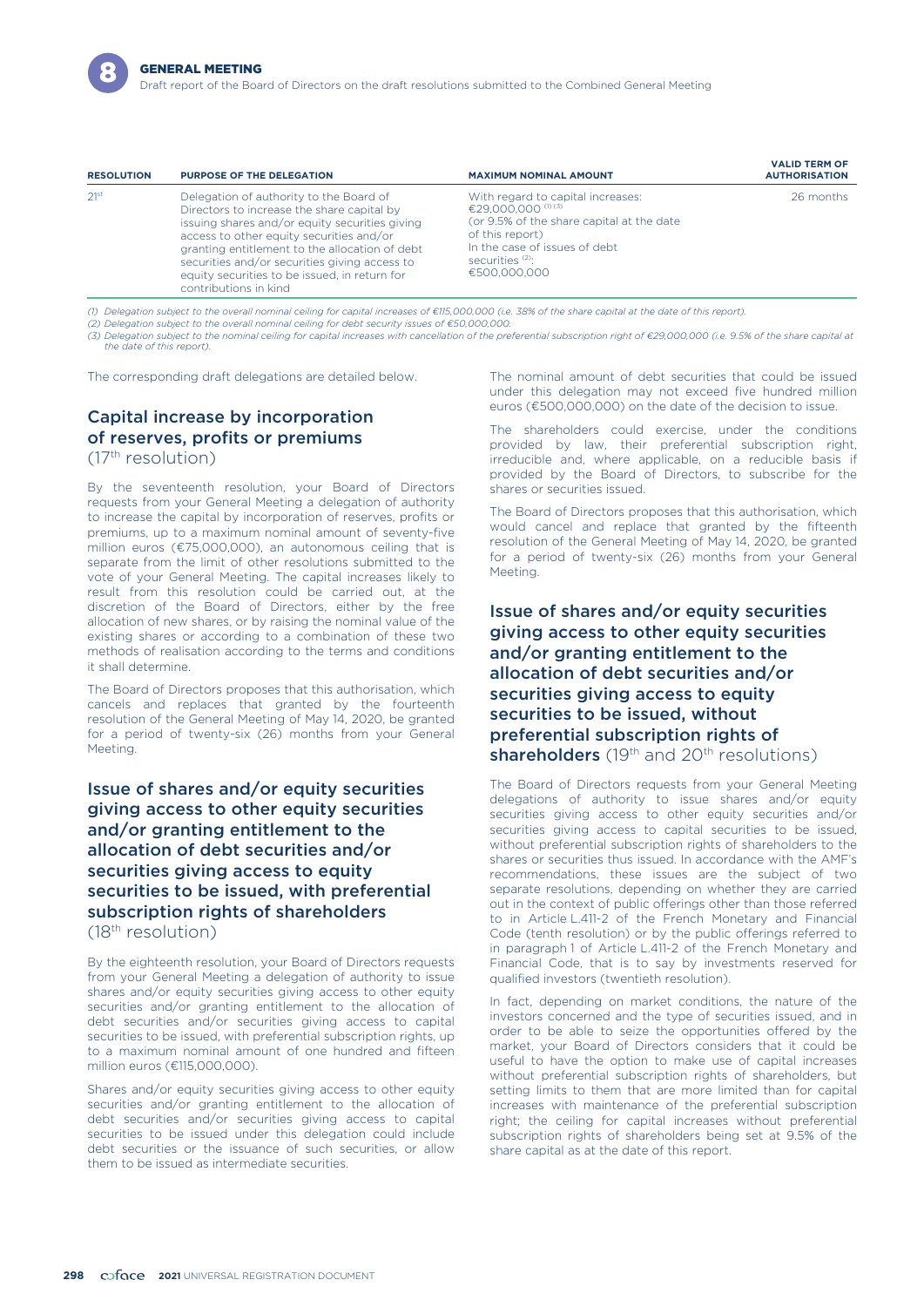The nominal amount of the capital increases that may be carried out pursuant to the [nineteenth] resolution could not exceed twenty-nine million euros (€29,000,000), it being recalled that this ceiling would be deducted from the overall nominal ceiling provided for capital increases in the eighteenth resolution. This ceiling shall also correspond to the nominal ceiling applicable to capital increases with cancellation of the preferential subscription right made pursuant to the nineteenth resolution as well as the twentieth and twenty-first resolutions submitted to your meeting.

The total nominal amount of the capital increases that may be carried out pursuant to the [twenty-first] resolution may not exceed twenty-nine million euros (€29,000,000), it being recalled that this ceiling would be deducted from the overall nominal ceiling provided for the capital increases in the eighteenth resolution as well as to the nominal ceiling provided for capital increases with cancellation of the preferential subscription right provided for in the [nineteenth] resolution.

The Board of Directors would be entitled to issue, by means of public offerings other than those referred to in Article L.411-2 of the French Monetary and Financial Code (nineteenth resolution) and/or the public offerings referred to in paragraph 1 of Article L.411-2 of the French Monetary and Financial Code (twentieth resolution), shares and/or equity securities giving access to other equity securities and/or securities giving access to capital securities to be issued which could in particular consist of debt securities or be associated with the issue of such securities, or allow it to be issued as intermediate securities. The nominal amount of debt securities that could be issued under the nineteenth and twentieth resolutions would be deducted from the ceiling of €500 million, set out in the eighteenth resolution.

Within the framework of the [nineteenth] resolution on the issue, by way of public offerings other than those referred to in Article L.411-2 of the French Monetary and Financial Code, of shares and/or equity securities giving access to other equity securities and/or securities giving access to equity securities to be issued, the Board of Directors may establish, for the benefit of the shareholders, a subscription priority right on an irreducible and/or reducible basis under the conditions provided for by the regulations.

The issue price of the shares issued on the basis of the [nineteenth] and [twentieth] resolutions would be set under the legislative and regulatory conditions in force at the time of issue which currently provide for a price at least equal to the weighted average of the Company's share prices of the last three trading sessions preceding the start of the public offering within the meaning of Regulation (EU) No. 2017/1129 of June 14, 2017, possibly reduced by a maximum discount of 10%.

The Board of Directors proposes that these delegations, which would cancel and replace those granted by the sixteenth and seventeenth resolutions of the General Meeting of May 14, 2020, be granted for a period of twenty-six (26) months from your General Meeting.

Issue of shares and/or equity securities giving access to other equity securities and/or granting entitlement to allocation of debt securities and/or securities giving access to equity securities to be issued, in return for contributions in kind up to a limit of 10% of the share capital (21st resolution)

By the [twenty-first] resolution, the Board of Directors requests from your General Meeting a delegation of authority to issue shares and/or equity securities giving access to other equity securities and/or securities giving access to equity securities to be issued, in consideration of contributions in kind granted to the Company and constituted of equity securities or securities giving access to the capital, within the limit of a nominal amount of a capital increase of twenty-nine million euros (€29,000,000), in addition to the legal limit of 10% of the share capital of the Company, being imposed on the overall nominal ceiling provided for the capital increases established by the eighteenth resolution as well as on the nominal ceiling provided for capital increases with cancellation of the preferential subscription right provided for in the nineteenth resolution.

The nominal amount of debt securities that could be issued pursuant to this resolution would be deducted from the ceiling of five hundred million euros (€50,000,000) set by the eighteenth resolution.

This delegation would entail the cancellation, in favour of the holders of the securities or securities that are the subject of the contributions in kind, of the preferential subscription rights of shareholders to the shares or securities thus issued.

The Board of Directors proposes that this authorisation, which would cancel and replace that granted by the eighteenth resolution of the General Meeting of May 14, 2020, be granted for a period of twenty-six (26) months from your General Meeting.

### Capital increases reserved for employees (22nd and 23rd resolutions)

By the twenty-second resolution, we propose that you delegate to the Board of Directors, for a period of 26 months, with the option of sub-delegation, your authority to increase the share capital by issuing shares of the Company reserved for members of a company savings plan, up to a maximum nominal amount of [three million two hundred thousand] euros (€3,200,000), it being specified that the nominal amount of any capital increase carried out pursuant to this delegation would be deducted from the overall nominal ceiling provided for in the eighteenth resolution of your General Meeting and that the ceiling of this delegation would be shared with that of the twenty-third resolution.

This delegation would entail the cancellation of the preferential subscription right of the shareholders in favour of said employees, former employees and executives eligible for the shares thus issued, where applicable, allocated free of charge.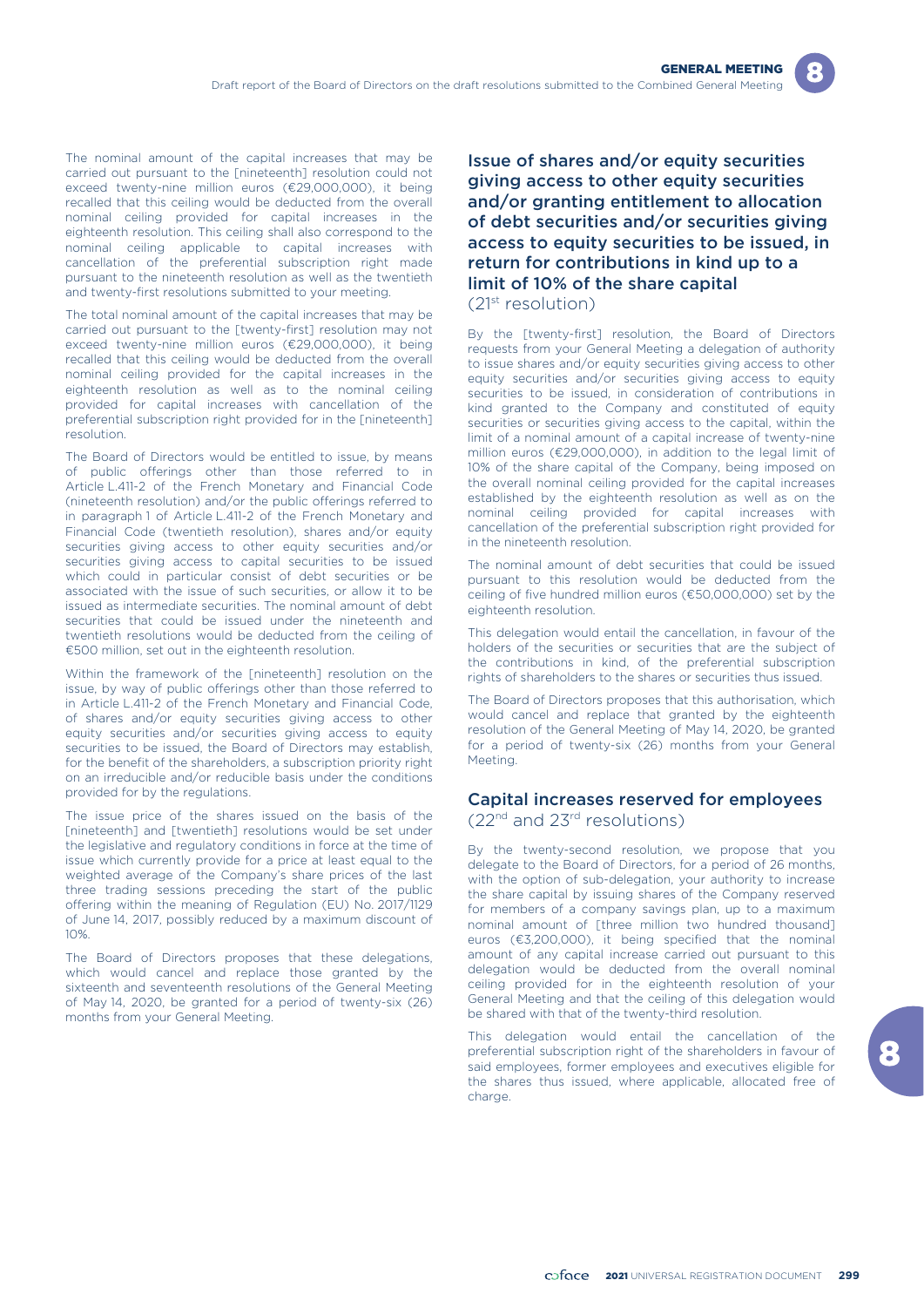The subscription price of the shares issued will be determined under the conditions provided for by the provisions of Article L.3332-19 of the French Labour Code, it being specified that the maximum discount compared to an average of the listed prices of the share during the twenty trading sessions preceding the decision to set the opening date of the subscription may not therefore exceed 30% (or 40% when the unavailability period provided for in the plan pursuant to Articles L.3332-25 and L. 3332-26 of the French Labour Code is greater than or equal to ten years). The Board of Directors may reduce or remove the aforementioned discount, if it deems it appropriate, in particular to take into account the legal, accounting, tax and social security requirements applicable in the country of residence of certain beneficiaries. The Board of Directors may also decide to allocate shares free of charge to the subscribers of new shares, in substitution of the discount and/or in respect of the contribution.

The Board of Directors proposes that this authorisation, which would cancel and replace that granted by the twenty-sixth resolution of the General Meeting of May 12, 2021, be granted for a period of twenty-six (26) months from your General Meeting.

In line with the [twenty-second] resolution, we propose to you, in the [twenty-third] resolution, to delegate to the Board of Directors, for a period of 18 months, with the option of sub-delegation under the conditions provided by law, the power to proceed with one or more capital increases reserved for the benefit of (i) the employees and/or corporate officers of the Company and/or companies related to the Company within the meaning of the provisions of Article L.225-180 of the French Commercial Code and Article L.3344-1 of the French Labour Code and having their registered office outside France; (ii) one or more French or foreign mutual funds or other entity, whether or not having legal personality, subscribing on behalf of persons designated in paragraph (i) above, and (iii) one or more financial institutions mandated by the Company to propose to the persons designated in paragraph (i) above a system of savings or shareholding comparable to those offered to employees of the Company in France.

This delegation would entail the cancellation of the preferential subscription right of the shareholders to the shares issued within the framework of this twenty-third resolution in favour of the category of beneficiaries defined above.

The purpose of such a capital increase would be to allow Group employees, former employees and corporate officers residing in certain countries to benefit, taking into account the regulatory or tax constraints that may exist locally, from formulas as close as possible, in terms of economic profile, to those offered to other Group employees in the context of the application of the twenty-second resolution.

The nominal amount of capital increase likely to be issued within the framework of this delegation would be limited to three million two hundred thousand euros (€3,200,000), it being specified that the nominal amount of any capital increase carried out pursuant to this delegation would be deducted from the overall nominal ceiling provided for the capital increases set out in the eighteenth resolution of your General Meeting, and that the ceiling of this resolution would be shared with that of the twenty-second resolution.

The subscription price of the securities issued pursuant to this delegation may not be more than 30% or, where applicable, 40% than the average of the listed prices of the share during the twenty trading sessions preceding the date of the decision setting the opening date of the subscription, nor higher than this average and the Board of Directors may reduce or remove the aforementioned discount if it deems it appropriate in order to, in particular, take into account the legal, accounting, tax and social security requirements applicable in the country of residence of certain beneficiaries. Furthermore, in the event of a transaction carried out under this resolution at the same time as a transaction carried out pursuant to the twenty-second resolution, the subscription price of the shares issued under this resolution could be identical to the subscription price of the shares issued on the basis of the twenty-second resolution.

The Board of Directors proposes that this authorisation, which would cancel and replace that granted by the twenty-seventh resolution of the General Meeting of May 12, 2021, be granted for a period of eighteen (18) months from your General Meeting.

### Powers

### (24th resolution)

This resolution is intended to confer the powers necessary to carry out the formalities following the holding of your General Meeting.

# **8.1.3 Extract of COFACE SA corporate governance report** (appendix relating to the 10<sup>th</sup>, 11<sup>th</sup>, 12<sup>th</sup>, 13<sup>th</sup>, 14<sup>th</sup> and 15<sup>th</sup> resolutions)

### Compensation policy for corporate officers

In accordance with the terms of Decree No. 2019-1234 of November 27, 2019 relating to the compensation of corporate officers of listed companies provided for under law No. 2019-486 of May 22, 2019 (the so-called PACTE law), the Board of Directors, at the request of the Nominations and Compensation Committee, draws up a compensation policy for corporate officers. This document describes the principles of the policy, which is in line with the Company's corporate interests, contributes to its long-term viability and is part of its business strategy.

It describes all the components of fixed and variable compensation and explains the decision-making process followed to determine, review and implement it.

It is presented in a clear and understandable way as part of the corporate governance report and is the subject of draft resolutions submitted for approval by the Shareholders' Meeting each year and each time a significant change is made.

The compensation policy for corporate officers defines the principles, structure and governance rules applicable to the compensation paid to the Chief Executive Officer and to the directors.

### Compensation of the Chief Executive Officer

### *Principles applicable to the compensation of the Chief Executive Officer*

The Board of Directors sets the various components of the Chief Executive Officer's compensation at the start of each financial year, based on a proposal by the Nominations and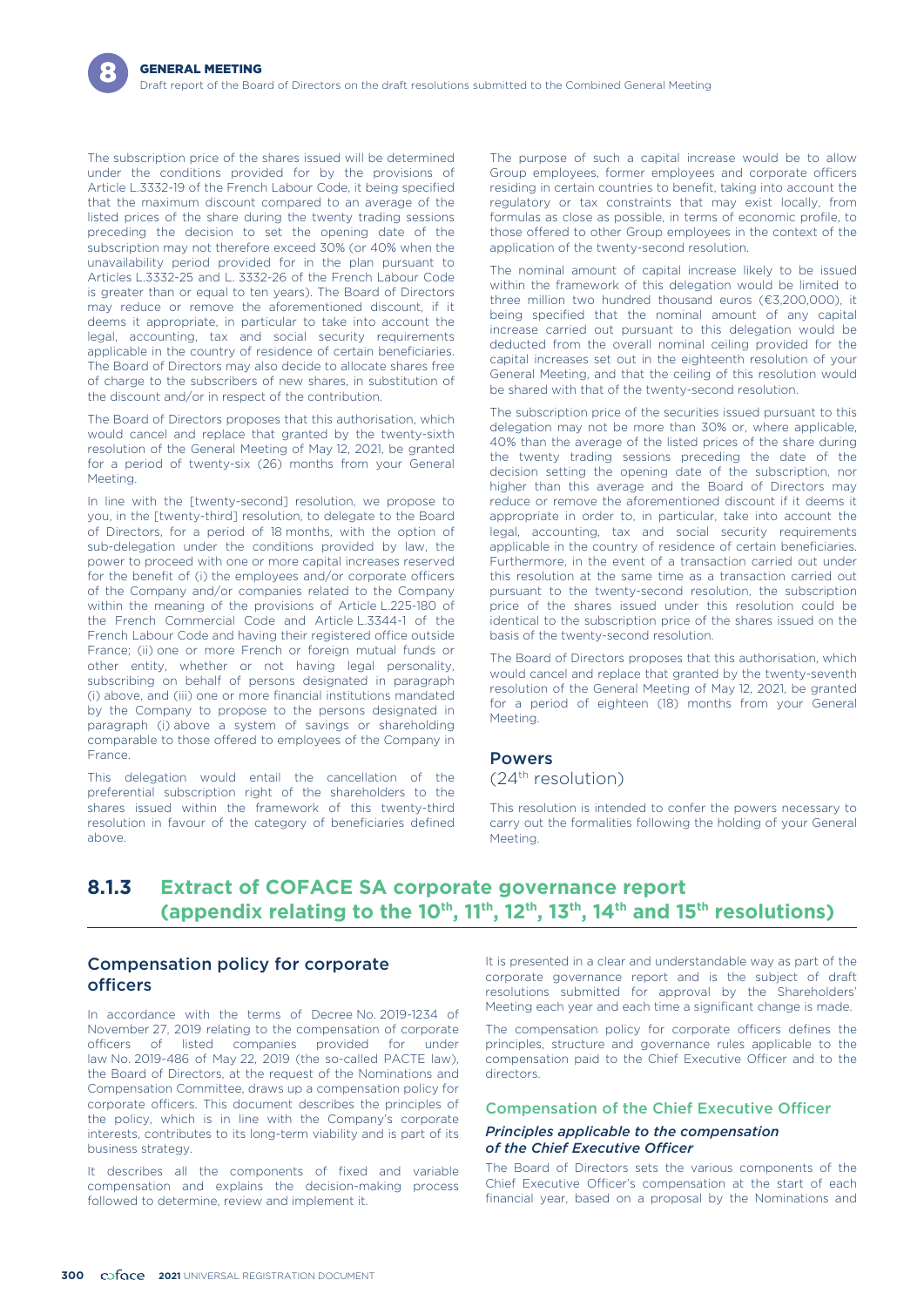

Compensation Committee. The Nominations and Compensation Committee proposes the compensation policy for the Chief Executive Officer in compliance with the rules laid down by the Solvency II Directive and the recommendations of the AFEP-MEDEF Code.

It thereby ensures that the principles of balance, external competitiveness, consistency and internal equity are observed in determining the components of compensation. It ensures a correlation between the responsibilities exercised, the results achieved and the level of compensation over a performance year.

It also ensures that compensation practices contribute to effective risk management within the Company and in particular:

- strict compliance with the laws and regulations applicable to insurance companies;
- the prevention of conflicts of interest and the management of risk-taking within the limits of the Company's risk tolerance;
- consistency with the Company's strategy, interests and long-term results;
- consideration of social and environmental issues.

The Chief Executive Officer's compensation is subject to a comparative analysis of the market each year by a compensation consultancy firm in order to ensure it is competitive within the market and that the structure offers the right balance of fixed, variable, short-term and long-term components. The results of this analysis are reported to the Nominations and Compensation Committee as part of the annual review of the Chief Executive Officer's compensation.

Objectives, practices and governance in respect of compensation are clearly established and communicated. A transparent presentation of the components of the Chief Executive Officer's compensation is included in the corporate governance report submitted for approval by the Shareholders' Meeting.

### *Components of the compensation of the Chief Executive Officer*

The compensation of the Chief Executive Officer comprises:

**• fixed compensation:** the fixed annual compensation was adjusted to €750,000 gross when the Chief Executive Officer's term of office was renewed in 2020 in order to take into account his responsibilities, performance and market practices (see detailed explanation in the fairness ratio section below);

- **annual variable compensation ("bonus"):** the bonus is assessed on the basis of performance for a given year. The target is set at 100% of the base salary. It comprises 60% financial objectives and 40% strategic and managerial objectives. The maximum achievement rate for variable compensation is 200% (150% for financial objectives and 50% for strategic and managerial objectives);
- **Iong-term variable compensation:** in the form of free shares in the Company. The delivery of the free shares is contingent upon presence and performance conditions and they have a vesting period of three years. The shares awarded to the Chief Executive Officer may not represent more than 20% of the total number of shares awarded for the financial year and is limited to 125% of his base salary. The Chief Executive Officer's free share award is subject to the same conditions as all beneficiaries; however, he must retain 30% of the shares awarded until expiry of his term of office. These Long-Term Incentive Plan (LTIP) schemes are intended to ensure that the interests of the Chief Executive Officer are aligned with those of the shareholders over the long term;
- **benefits in kind:** the Chief Executive Officer is entitled to a company vehicle and the payment of 62.5% of the contributions payable to the social security regime for company managers and corporate officers.

He is entitled to the Group healthcare and protection schemes in place for all employees and to date has no supplementary retirement scheme. A medical assessment was proposed to the Chief Executive Officer and members of the Executive Committee in 2021.

### Note:

- the variable compensation package includes the annual variable compensation ("bonus") and the long term variable compensation (Long-Term Incentive Plan) in the form of free shares;
- the payment of 30% of the annual variable compensation ("bonus") is deferred and paid as follows: 50% in N+2 and 50% in N+3. Deferred compensation is not paid if a loss is observed on the date of payment or in case of dismissal for serious misconduct or gross negligence;
- deferred compensation, including the deferred bonus portion and the free shares awarded under the Long-Term Incentive Plan, accounts for more than 60% of the overall variable compensation;
- all risk hedging transactions are prohibited.

The compensation of the Chief Executive Officer may be summarised as follows:

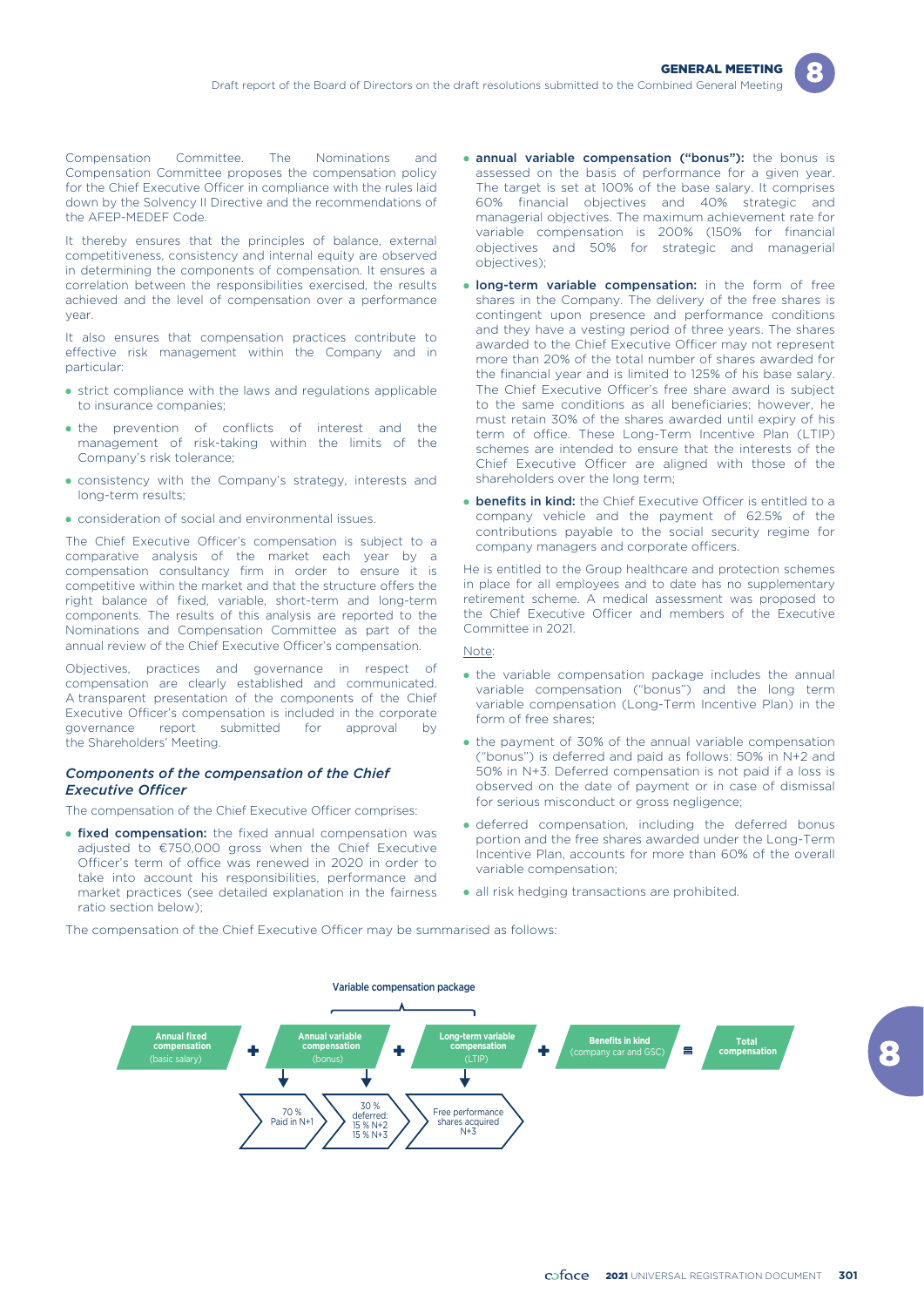

### a. Target total compensation for 2021

For 2021, on the recommendation of the Nominations and Compensation Committee, following a decision by the Board of Directors and based on the twenty-second resolution approved by the Shareholders' Meeting of May 12, 2021, the target compensation for Xavier Durand was set as follows:

| <b>COMPONENTS OF</b><br><b>COMPENSATION</b>         | <b>TARGET AMOUNT COMMENTS</b> |                                                                                                                                                                                                                                                                                                                                                                                                                                                                                                                                                                                                                                                                                                                                                                                                                               |                                                                                                                                                                                                                                                                                                                                                                                                                                                                                                                                                                                                                                                                                                                                                                                                                                                                                                                                                                                                                                                                                                                                                                                                                                                                                                           |             |  |  |  |
|-----------------------------------------------------|-------------------------------|-------------------------------------------------------------------------------------------------------------------------------------------------------------------------------------------------------------------------------------------------------------------------------------------------------------------------------------------------------------------------------------------------------------------------------------------------------------------------------------------------------------------------------------------------------------------------------------------------------------------------------------------------------------------------------------------------------------------------------------------------------------------------------------------------------------------------------|-----------------------------------------------------------------------------------------------------------------------------------------------------------------------------------------------------------------------------------------------------------------------------------------------------------------------------------------------------------------------------------------------------------------------------------------------------------------------------------------------------------------------------------------------------------------------------------------------------------------------------------------------------------------------------------------------------------------------------------------------------------------------------------------------------------------------------------------------------------------------------------------------------------------------------------------------------------------------------------------------------------------------------------------------------------------------------------------------------------------------------------------------------------------------------------------------------------------------------------------------------------------------------------------------------------|-------------|--|--|--|
| Fixed compensation                                  |                               | €750,000 Gross annual compensation set at €750,000 on the renewal of Xavier Durand's term of<br>office in 2020 and maintained at the same level for 2021.<br>The level of fixed compensation has been set taking into account responsibilities,<br>performance and market practices at the renewal of his term of office in 2020. In<br>accordance with the recommendations of the AFEP-MEDEF Code, it was agreed that,<br>except in exceptional circumstances, the compensation structure of the Chief Executive<br>Officer, including fixed compensation, will only be reviewed at lengthy intervals and must<br>be justified in light of changes in responsibilities, performance and market competitiveness<br>€750,000 Target variable compensation is maintained at 100% of fixed compensation, <i>i.e.</i> , €750,000. |                                                                                                                                                                                                                                                                                                                                                                                                                                                                                                                                                                                                                                                                                                                                                                                                                                                                                                                                                                                                                                                                                                                                                                                                                                                                                                           |             |  |  |  |
| Target annual variable<br>compensation<br>("bonus") |                               | and managerial objectives, defined as follows for 2021:                                                                                                                                                                                                                                                                                                                                                                                                                                                                                                                                                                                                                                                                                                                                                                       | Its structure remains unchanged. It comprises 60% financial objectives and 40% strategic                                                                                                                                                                                                                                                                                                                                                                                                                                                                                                                                                                                                                                                                                                                                                                                                                                                                                                                                                                                                                                                                                                                                                                                                                  |             |  |  |  |
|                                                     |                               | <b>FINANCIAL OBJECTIVES</b>                                                                                                                                                                                                                                                                                                                                                                                                                                                                                                                                                                                                                                                                                                                                                                                                   | <b>VARIATION LIMITS</b>                                                                                                                                                                                                                                                                                                                                                                                                                                                                                                                                                                                                                                                                                                                                                                                                                                                                                                                                                                                                                                                                                                                                                                                                                                                                                   | % WEIGHTING |  |  |  |
|                                                     |                               | Turnover                                                                                                                                                                                                                                                                                                                                                                                                                                                                                                                                                                                                                                                                                                                                                                                                                      | $-$ /+10%                                                                                                                                                                                                                                                                                                                                                                                                                                                                                                                                                                                                                                                                                                                                                                                                                                                                                                                                                                                                                                                                                                                                                                                                                                                                                                 | 20%         |  |  |  |
|                                                     |                               | Net income                                                                                                                                                                                                                                                                                                                                                                                                                                                                                                                                                                                                                                                                                                                                                                                                                    | $-$ /+20%                                                                                                                                                                                                                                                                                                                                                                                                                                                                                                                                                                                                                                                                                                                                                                                                                                                                                                                                                                                                                                                                                                                                                                                                                                                                                                 | 20%         |  |  |  |
|                                                     |                               | Net cost ratio after<br>reinsurance                                                                                                                                                                                                                                                                                                                                                                                                                                                                                                                                                                                                                                                                                                                                                                                           | $+/-3$ pts                                                                                                                                                                                                                                                                                                                                                                                                                                                                                                                                                                                                                                                                                                                                                                                                                                                                                                                                                                                                                                                                                                                                                                                                                                                                                                | 10%         |  |  |  |
|                                                     |                               | Gross loss ratio excluding<br>claims handling expenses                                                                                                                                                                                                                                                                                                                                                                                                                                                                                                                                                                                                                                                                                                                                                                        | $+/-5$ pts                                                                                                                                                                                                                                                                                                                                                                                                                                                                                                                                                                                                                                                                                                                                                                                                                                                                                                                                                                                                                                                                                                                                                                                                                                                                                                | 10%         |  |  |  |
|                                                     |                               | TOTAL (A)                                                                                                                                                                                                                                                                                                                                                                                                                                                                                                                                                                                                                                                                                                                                                                                                                     |                                                                                                                                                                                                                                                                                                                                                                                                                                                                                                                                                                                                                                                                                                                                                                                                                                                                                                                                                                                                                                                                                                                                                                                                                                                                                                           | 60%         |  |  |  |
|                                                     |                               | <b>STRATEGIC AND</b><br><b>MANAGERIAL OBJECTIVES</b>                                                                                                                                                                                                                                                                                                                                                                                                                                                                                                                                                                                                                                                                                                                                                                          | <b>VARIATION LIMITS</b>                                                                                                                                                                                                                                                                                                                                                                                                                                                                                                                                                                                                                                                                                                                                                                                                                                                                                                                                                                                                                                                                                                                                                                                                                                                                                   | % WEIGHTING |  |  |  |
|                                                     |                               | Strategic plan                                                                                                                                                                                                                                                                                                                                                                                                                                                                                                                                                                                                                                                                                                                                                                                                                | 0/125%                                                                                                                                                                                                                                                                                                                                                                                                                                                                                                                                                                                                                                                                                                                                                                                                                                                                                                                                                                                                                                                                                                                                                                                                                                                                                                    | 15%         |  |  |  |
|                                                     |                               | CSR strategy/ESG<br>performance of the<br>investment portfolio<br>calculated by Amundi                                                                                                                                                                                                                                                                                                                                                                                                                                                                                                                                                                                                                                                                                                                                        | 0/125%                                                                                                                                                                                                                                                                                                                                                                                                                                                                                                                                                                                                                                                                                                                                                                                                                                                                                                                                                                                                                                                                                                                                                                                                                                                                                                    | 10%         |  |  |  |
|                                                     |                               | Maintaining employee<br>engagement and customer<br>satisfaction                                                                                                                                                                                                                                                                                                                                                                                                                                                                                                                                                                                                                                                                                                                                                               | 0/125%                                                                                                                                                                                                                                                                                                                                                                                                                                                                                                                                                                                                                                                                                                                                                                                                                                                                                                                                                                                                                                                                                                                                                                                                                                                                                                    | 10%         |  |  |  |
|                                                     |                               | <b>Executive Committee</b><br>succession plan                                                                                                                                                                                                                                                                                                                                                                                                                                                                                                                                                                                                                                                                                                                                                                                 | 0/125%                                                                                                                                                                                                                                                                                                                                                                                                                                                                                                                                                                                                                                                                                                                                                                                                                                                                                                                                                                                                                                                                                                                                                                                                                                                                                                    | 5%          |  |  |  |
|                                                     |                               | TOTAL (B)                                                                                                                                                                                                                                                                                                                                                                                                                                                                                                                                                                                                                                                                                                                                                                                                                     |                                                                                                                                                                                                                                                                                                                                                                                                                                                                                                                                                                                                                                                                                                                                                                                                                                                                                                                                                                                                                                                                                                                                                                                                                                                                                                           | 40%         |  |  |  |
|                                                     |                               | TOTAL (A + B)                                                                                                                                                                                                                                                                                                                                                                                                                                                                                                                                                                                                                                                                                                                                                                                                                 |                                                                                                                                                                                                                                                                                                                                                                                                                                                                                                                                                                                                                                                                                                                                                                                                                                                                                                                                                                                                                                                                                                                                                                                                                                                                                                           | 100%        |  |  |  |
|                                                     |                               | follows:<br>per objective).<br>follows:<br>• the objective corresponds to 100% achievement;                                                                                                                                                                                                                                                                                                                                                                                                                                                                                                                                                                                                                                                                                                                                   | The maximum achievement rate for variable compensation is 200% broken down as<br>• 150% for financial objectives ( <i>i.e.</i> , a maximum achievement rate of 250% per objective);<br>• 50% for strategic and managerial objectives (i.e., a maximum achievement rate of 125%<br>The achievement rate for financial objectives is defined in the scope of variation limits, as<br>• the lower end of the variation limit corresponds to the trigger level, <i>i.e.</i> 0% achieved;<br>• between the lower end of the variation limit and the objective, the achievement rate is<br>calculated on a straight-line basis between 0% and 100% of achievement;<br>• between the objective and the upper end of the variation limit, the achievement rate is<br>calculated on a straight-line basis between 100% and 250% of achievement.<br>Thus, if the achievement rate for one of the financial objectives is at or below the lower end<br>of the variation limit for this objective, no compensation will be paid for it.<br>The payment of 30% of the annual variable compensation ("bonus") is deferred and paid<br>as follows: 50% in N+2 and 50% in N+3. A <b>penalty</b> system is applied in the event of<br>dismissal for serious misconduct or gross negligence or observed losses prior to the |             |  |  |  |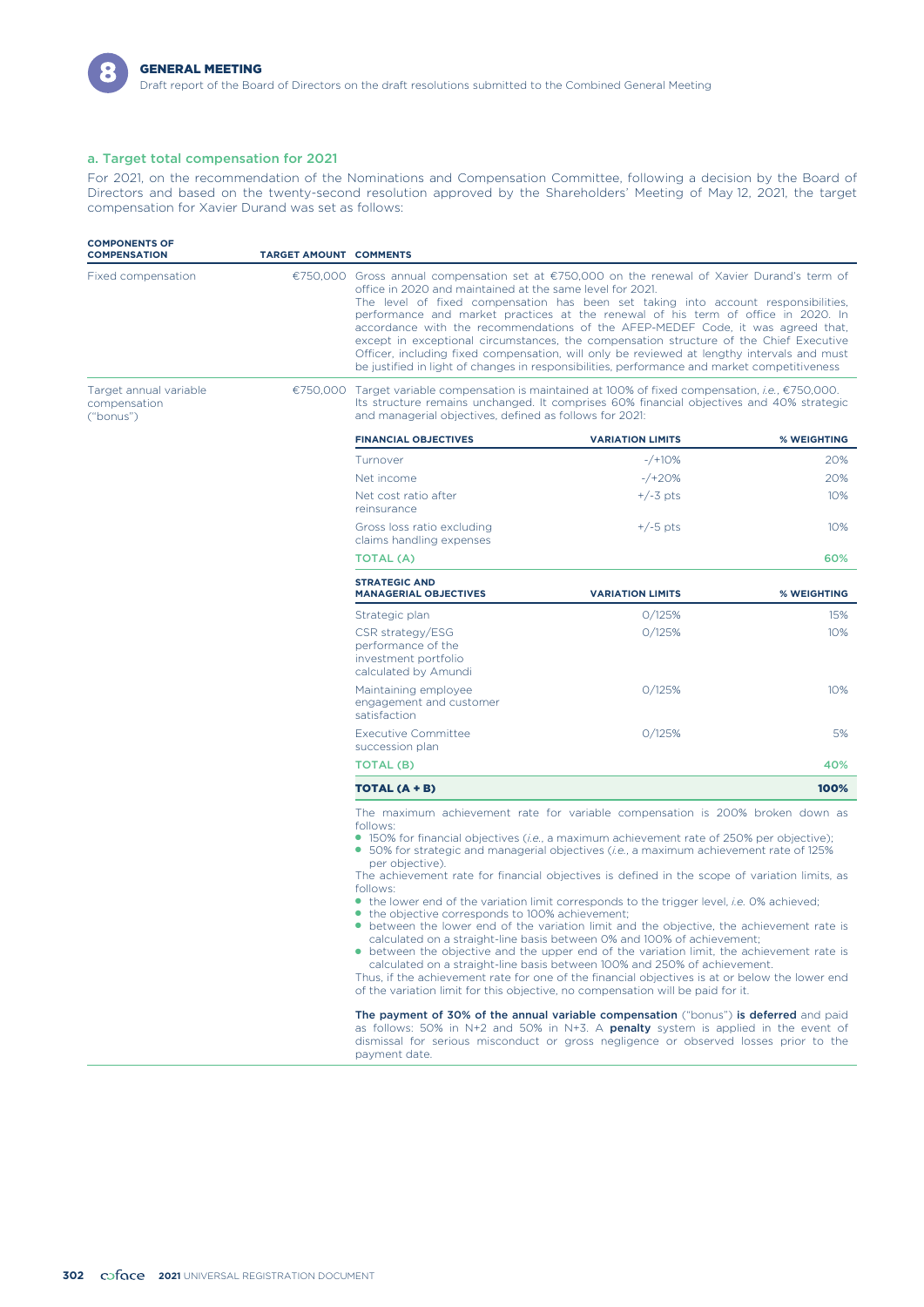| Long-term variable<br>compensation<br>(allocation of free<br>performance shares) | €533,850 75,000 shares are awarded under the 2021 Long-Term Incentive Plan (2021 LTIP),<br>(IFRS fair value) representing an IFRS fair value of €533,850 (€641,363 on award, based on the average<br>opening share price for the last 20 stock market trading sessions preceding the date of the<br>Board meeting). |
|----------------------------------------------------------------------------------|---------------------------------------------------------------------------------------------------------------------------------------------------------------------------------------------------------------------------------------------------------------------------------------------------------------------|
| $-20211$ TIP                                                                     | The number of shares awarded in 2021 is in line with 2020, with valuation down 25% on the<br>allocation date compared to the previous financial year.                                                                                                                                                               |
|                                                                                  | The maximum amount of the free shares allocated to Xavier Durand under the 2021 LTIP is                                                                                                                                                                                                                             |
|                                                                                  | set at 20% of the budget allocated for the financial year and 125% of his fixed<br>compensation. For 2021, Xavier Durand's allocation corresponds to 16% of the budget                                                                                                                                              |
|                                                                                  | allocated for the financial year and 85% of his fixed compensation (71% in IFRS fair value).                                                                                                                                                                                                                        |
|                                                                                  | Free shares will be definitively vested on February 12, 2024, subject to presence and<br>performance conditions measured over the term of the plan until December 31, 2023, as                                                                                                                                      |
|                                                                                  | follows:                                                                                                                                                                                                                                                                                                            |
|                                                                                  | • 40% of the shares allocated will be vested subject to the relative performance of<br>COFACE SA's shares, measured by COFACE SA's Total Shareholder Return (TSR)                                                                                                                                                   |
|                                                                                  | compared to the TSR of companies comprising the Euro Stoxx Assurance index over the<br>period from January 1, 2021 to December 31, 2023;                                                                                                                                                                            |
|                                                                                  | • 40% of the shares awarded will be vested subject to achievement of net earnings per<br>share at December 31, 2023:                                                                                                                                                                                                |
|                                                                                  | • 20% of the shares awarded will be vested subject to the achievement of the CSR                                                                                                                                                                                                                                    |
|                                                                                  | criterion linked to increasing the proportion of women in senior management (Top 200)<br>at December 31, 2023.                                                                                                                                                                                                      |
|                                                                                  | The trigger level is set at 80% of the objective for each criterion. Thus, if the achievement                                                                                                                                                                                                                       |
|                                                                                  | rate for one of the criteria is less than 80% of the objective, performance in respect of this<br>criterion will be unfulfilled. The achievement rate may vary between 80% and 120%, and the                                                                                                                        |
|                                                                                  | achievement rates can offset each other. However, this offsetting cannot be applied if the                                                                                                                                                                                                                          |
|                                                                                  | rate of achievement for one of the criteria is less than 80% of the target and cannot result in<br>the acquisition of more than 100% of the shares in total.                                                                                                                                                        |
|                                                                                  |                                                                                                                                                                                                                                                                                                                     |

**TARGET AMOUNT COMMENTS** 

The share vesting period is set at three years starting from February 10, 2021. The plan does not include a minimum holding period.

The Board decided that 30% of the CEO's shares vested under the 2021 LTIP should be retained until the end of his term of office or of any other role that he might hold within Coface.

The objective of long-term variable compensation is to provide a longer-term perspective on the Chief Executive Officer's action, as well as to retain their loyalty and to encourage the alignment of their interests with the corporate interests of the Company and the shareholders.

| Other benefits |            | €15,995 Xavier Durand is entitled to a company vehicle and the payment of 62.5% of the<br>contributions payable to the social security regime for company managers and corporate<br>officers.<br>He is entitled to the Group healthcare and protection schemes in place for all employees<br>and to date has no supplementary retirement scheme. |
|----------------|------------|--------------------------------------------------------------------------------------------------------------------------------------------------------------------------------------------------------------------------------------------------------------------------------------------------------------------------------------------------|
| Target total   | €2.049.845 |                                                                                                                                                                                                                                                                                                                                                  |

Target total compensation 2021

**COMPONENTS OF**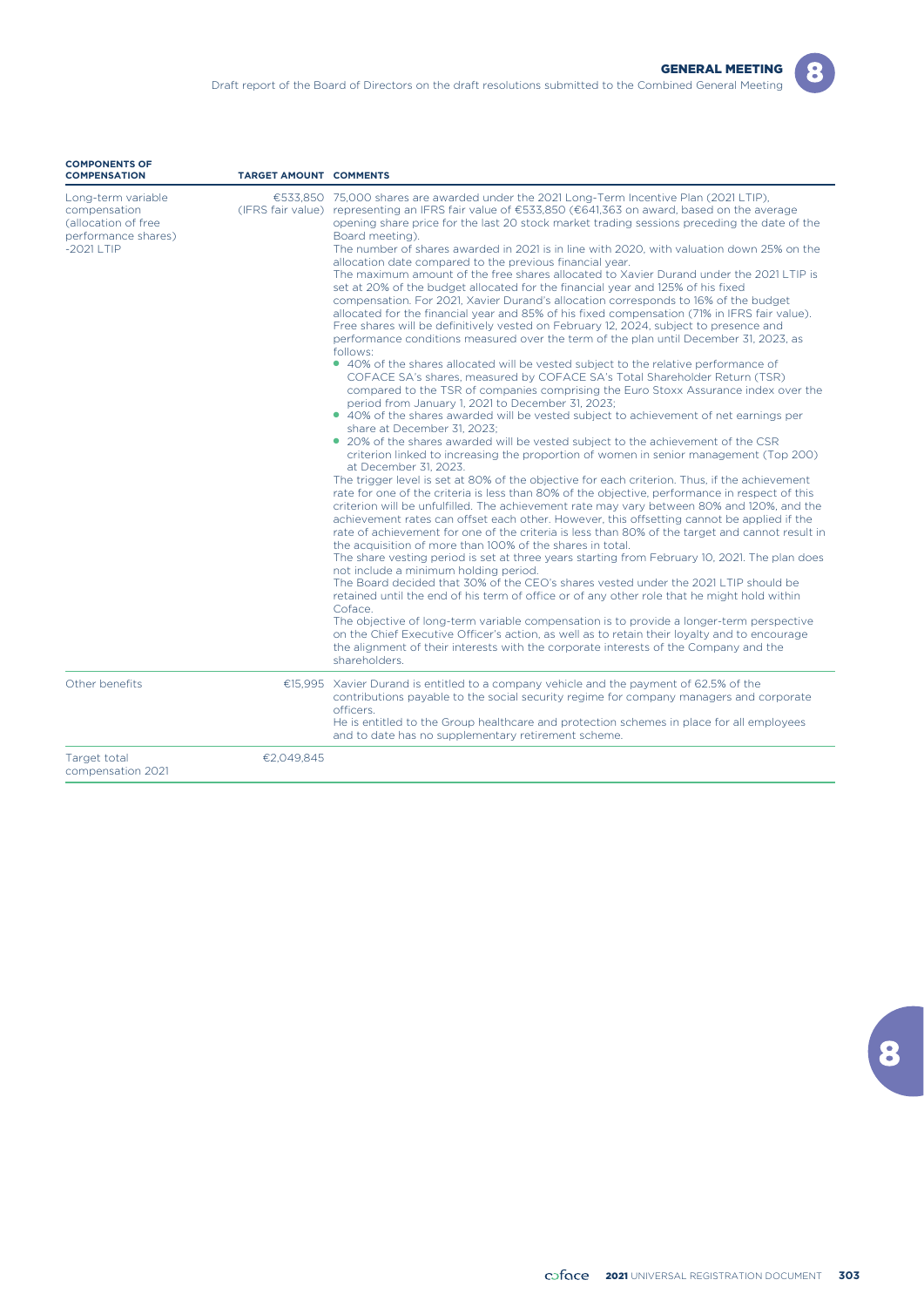### b. Total compensation allocated and paid in 2021

- **The compensation allocated to Xavier Durand for 2021,** including the assessment of the 2021 bonus, is in line with the proposal by the Nominations and Compensation Committee meeting of January 14, 2022, subject to validation by the Board of Directors on February 15, 2022 and approval by the Ordinary Shareholders' Meeting that follows the close of the 2021 financial year.
- The compensation paid to Xavier Durand in 2021 is in line with the proposal by the Nominations and Compensation Committee meeting of January 25, 2021, which was approved by the Board of Directors on February 10, 2021 and by the Shareholders' Meeting of May 14, 2021 in its twentieth and twenty-second resolutions.

| <b>COMPONENTS OF</b><br><b>COMPENSATION</b>                    | <b>AMOUNT</b><br><b>ALLOCATED</b> | <b>AMOUNT PAID</b> | <b>COMMENTS</b>                                                                                                                                                                                                                                                                                                                                            |
|----------------------------------------------------------------|-----------------------------------|--------------------|------------------------------------------------------------------------------------------------------------------------------------------------------------------------------------------------------------------------------------------------------------------------------------------------------------------------------------------------------------|
| Fixed<br>compensation                                          | €750.000                          | €750,000           | Gross annual compensation set at $\epsilon$ 750,000 on the renewal of Xavier Durand's term of<br>office and effective since May 2020, after the Shareholders' Meeting closing financial year<br>2019.                                                                                                                                                      |
| Annual variable<br>compensation<br>allocated<br>("2021 bonus") | €1.246.110                        |                    | The achievement rate for the 2021 objectives, proposed by the Nominations and<br>Compensation Committee meeting of January 14, 2022, approved by the Board of Directors<br>at the meeting of February 15, 2022 and submitted for approval of the Shareholders' Meeting<br>that approves the 2021 financial statements is 166.148%, broken down as follows: |
|                                                                |                                   |                    | <b>AMOUNT</b>                                                                                                                                                                                                                                                                                                                                              |

| <b>FINANCIAL</b><br><b>OBJECTIVES</b>                        | <b>VARIATION</b><br><b>LIMITS</b> | % WEIGHTING | <b>ACHIEVEMENT</b><br><b>RATE</b> | <b>OF VARIABLE</b><br><b>COMPENSATION</b><br>$(in \in)$ |
|--------------------------------------------------------------|-----------------------------------|-------------|-----------------------------------|---------------------------------------------------------|
| Turnover                                                     | $-$ /+10%                         | 20%         | 145.74%                           | €218,610                                                |
| Net income                                                   | $-$ /+20%                         | 20%         | 250.00%                           | €375,000                                                |
| Net cost ratio<br>after reinsurance                          | $+/-3$ pts                        | 10%         | 145.00%                           | €108.750                                                |
| Gross loss ratio<br>excluding<br>claims handling<br>expenses | $+/-5$ pts                        | 10%         | 250.00%                           | €187.500                                                |
| <b>TOTAL (A)</b>                                             |                                   | 60%         | 118.648%                          | €889,860                                                |

| <b>STRATEGIC AND</b><br><b>MANAGERIAL</b><br><b>OBJECTIVES</b>                                         | <b>VARIATION</b><br><b>LIMITS</b> | % WEIGHTING | <b>ACHIEVEMENT</b><br><b>RATE</b> | <b>AMOUNT</b><br>OF VARIABLE<br><b>COMPENSATION</b><br>$(in \in)$ |
|--------------------------------------------------------------------------------------------------------|-----------------------------------|-------------|-----------------------------------|-------------------------------------------------------------------|
| Strategic plan                                                                                         | 0/125%                            | 15%         | 125.00%                           | €140,625                                                          |
| <b>CSR</b><br>strategy/ESG<br>performance of<br>the investment<br>portfolio<br>calculated by<br>Amundi | 0/125%                            | 10%         | 125.00%                           | €93,750                                                           |
| Maintaining<br>employee<br>engagement and<br>client<br>satisfaction                                    | 0/125%                            | 10%         | 100.00%                           | €75,000                                                           |
| Executive<br>Committee<br>succession plan                                                              | 0/125%                            | 5%          | 125.00%                           | €46,875                                                           |
| <b>TOTAL (B)</b>                                                                                       |                                   | 40%         | 47.50%                            | €356,250                                                          |
| TOTAL (A + B)                                                                                          |                                   | 100%        | 166.148%                          | €1,246,110                                                        |

The amount due for financial year 2021 is therefore €1,246,110 and will be paid as follows:

 $\bullet$  70% of the total amount paid in 2022, *i.e.*, €872,278;<br> $\bullet$  15% of the total amount deferred to 2023, *i.e.*, €872,278;

15% of the total amount deferred to 2023, *i.e.*, €186,916;

● 15% of the total amount deferred to 2024, *i.e.*, €186,916.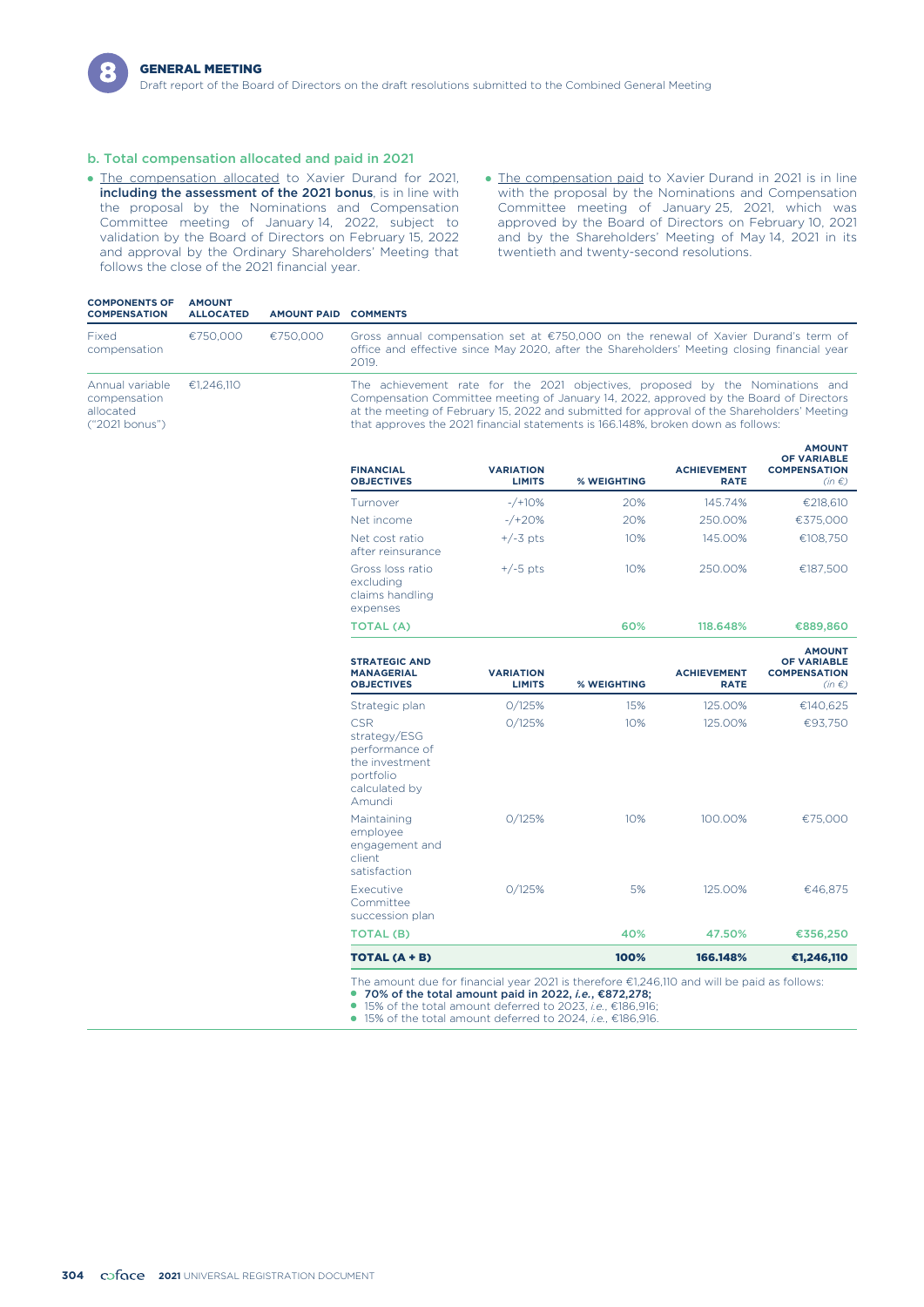

| <b>COMPONENTS OF</b><br><b>COMPENSATION</b>                                                                 | <b>AMOUNT</b><br><b>ALLOCATED</b> | <b>AMOUNT PAID</b> | <b>COMMENTS</b>                                                                                                                                                                                                                                                                                                                                                                     |                                   |             |                                   |                                                                          |
|-------------------------------------------------------------------------------------------------------------|-----------------------------------|--------------------|-------------------------------------------------------------------------------------------------------------------------------------------------------------------------------------------------------------------------------------------------------------------------------------------------------------------------------------------------------------------------------------|-----------------------------------|-------------|-----------------------------------|--------------------------------------------------------------------------|
| Annual variable<br>compensation                                                                             |                                   | €349,113           | The achievement rate for 2020 objectives is 72.106%, broken down as follows:                                                                                                                                                                                                                                                                                                        |                                   |             |                                   |                                                                          |
| paid<br>("2020 bonus")                                                                                      |                                   |                    | <b>FINANCIAL</b><br><b>OBJECTIVES</b>                                                                                                                                                                                                                                                                                                                                               | <b>VARIATION</b><br><b>LIMITS</b> | % WEIGHTING | <b>ACHIEVEMENT</b><br><b>RATE</b> | <b>AMOUNT</b><br><b>OF VARIABLE</b><br><b>COMPENSATION</b><br>$(in \in)$ |
|                                                                                                             |                                   |                    | Turnover                                                                                                                                                                                                                                                                                                                                                                            | $-$ /+10%                         | 20%         | 53.03%                            | 73,358                                                                   |
|                                                                                                             |                                   |                    | Net income                                                                                                                                                                                                                                                                                                                                                                          | $-$ /+20%                         | 20%         | 0%                                | $\circ$                                                                  |
|                                                                                                             |                                   |                    | Internal general<br>overheads<br>excluding<br>exceptional<br>items                                                                                                                                                                                                                                                                                                                  | $-$ /+5%                          | 10%         | 140.00%                           | 96,833                                                                   |
|                                                                                                             |                                   |                    | Gross loss ratio<br>excluding<br>claims handling<br>expenses                                                                                                                                                                                                                                                                                                                        | $+/-5$ pts                        | 10%         | 0%                                | $\circ$                                                                  |
|                                                                                                             |                                   |                    | TOTAL (A)                                                                                                                                                                                                                                                                                                                                                                           |                                   | 60%         | 24.606%                           | 170,191                                                                  |
|                                                                                                             |                                   |                    | <b>STRATEGIC AND</b><br><b>MANAGERIAL</b><br><b>OBJECTIVES</b>                                                                                                                                                                                                                                                                                                                      | <b>VARIATION</b><br><b>LIMITS</b> | % WEIGHTING | <b>ACHIEVEMENT</b><br><b>RATE</b> | <b>AMOUNT</b><br><b>OF VARIABLE</b><br><b>COMPENSATION</b><br>$(in \in)$ |
|                                                                                                             |                                   |                    | Continuation<br>of the cultural<br>transformation,<br>commercial<br>processes and<br>projects                                                                                                                                                                                                                                                                                       | O/125%                            | 15%         | 125%                              | 129,688                                                                  |
|                                                                                                             |                                   |                    | New strategic<br>plan                                                                                                                                                                                                                                                                                                                                                               | 0/125%                            | 10%         | 125%                              | 86,458                                                                   |
|                                                                                                             |                                   |                    | CSR strategy                                                                                                                                                                                                                                                                                                                                                                        | 0/125%                            | 10%         | 100%                              | 69,167                                                                   |
|                                                                                                             |                                   |                    | Strengthening of<br>the succession<br>plan for the<br>Executive<br>Committee                                                                                                                                                                                                                                                                                                        | 0/125%                            | 5%          | 125%                              | 43,229                                                                   |
|                                                                                                             |                                   |                    | TOTAL (B)                                                                                                                                                                                                                                                                                                                                                                           |                                   |             | 47.50%                            | 328,542                                                                  |
|                                                                                                             |                                   |                    | TOTAL (A + B)                                                                                                                                                                                                                                                                                                                                                                       |                                   |             | 72.106%                           | 498,733                                                                  |
|                                                                                                             |                                   |                    | The bonus due for financial year 2020 is therefore $\epsilon$ 498,733 and will be paid as follows:<br>● 70% of the total amount paid in 2021, <i>i.e.</i> , $€349,113;$<br>● 15% of the total amount deferred to 2022, <i>i.e.</i> , $€74,810$ ;<br>● 15% of the total amount deferred to 2023, <i>i.e.</i> , $€74,810$ .                                                           |                                   |             |                                   |                                                                          |
| Deferred<br>variable<br>compensation<br>("2018 bonus")                                                      |                                   | €136,130           | Xavier Durand's 2018 bonus was €907,532, paid as follows:<br>• 70% of the total amount paid in 2019, <i>i.e.</i> , $€635,272$ ;<br>$\bullet$ 15% of the total amount deferred to 2020, <i>i.e.</i> , $\epsilon$ 136,130;<br>● 15% of the total amount deferred to 2021, <i>i.e.</i> , $€136,130$ .                                                                                  |                                   |             |                                   |                                                                          |
| Deferred<br>variable<br>compensation<br>("2019 bonus")                                                      |                                   | €130.608           | Xavier Durand's 2019 bonus was €870,723, paid as follows:<br>• 70% of the total amount paid in 2020, <i>i.e.</i> , $€609,507$ ;<br>● 15% of the total amount deferred to 2021, <i>i.e.</i> , $€130,608;$<br>● 15% of the total amount deferred to 2022, <i>i.e.</i> , €130,608.                                                                                                     |                                   |             |                                   |                                                                          |
| Long-term<br>variable<br>compensation<br>(allocation of free<br>performance<br>shares) -2021<br><b>LTIP</b> | €533,850<br>(IFRS fair<br>value)  |                    | 75,000 shares are awarded under the 2021 Long-Term Incentive Plan (2021 LTIP), representing<br>an IFRS fair value of €533,850 (€641,363 on award, based on the average opening share price for<br>the last 20 stock market trading sessions preceding the date of the Board meeting).<br>Vesting is subject to conditions of presence and performance as detailed above in point a. |                                   |             |                                   |                                                                          |
| Other benefits                                                                                              | €15,995                           | €15,995            | Xavier Durand is entitled to a company vehicle and the payment of 62.5% of the contributions<br>payable to the social security regime for company managers and corporate officers.<br>He is entitled to the Group healthcare and protection schemes in place for all employees and<br>has no supplementary retirement scheme.                                                       |                                   |             |                                   |                                                                          |
| Total<br>compensation                                                                                       | €2,545,955                        | €1,381,846*        |                                                                                                                                                                                                                                                                                                                                                                                     |                                   |             |                                   |                                                                          |

\* Note: as the performance condition has not been met, the shares awarded to Mr Durand under the 2018 LTIP, or 65,000 shares (€594,198 valued at the allocation<br>Helivered in February 2021.

Note that payment of the 2021 bonus is subject to the approval of the Ordinary Shareholders' Meeting that approves the financial statements for the 2021 financial year.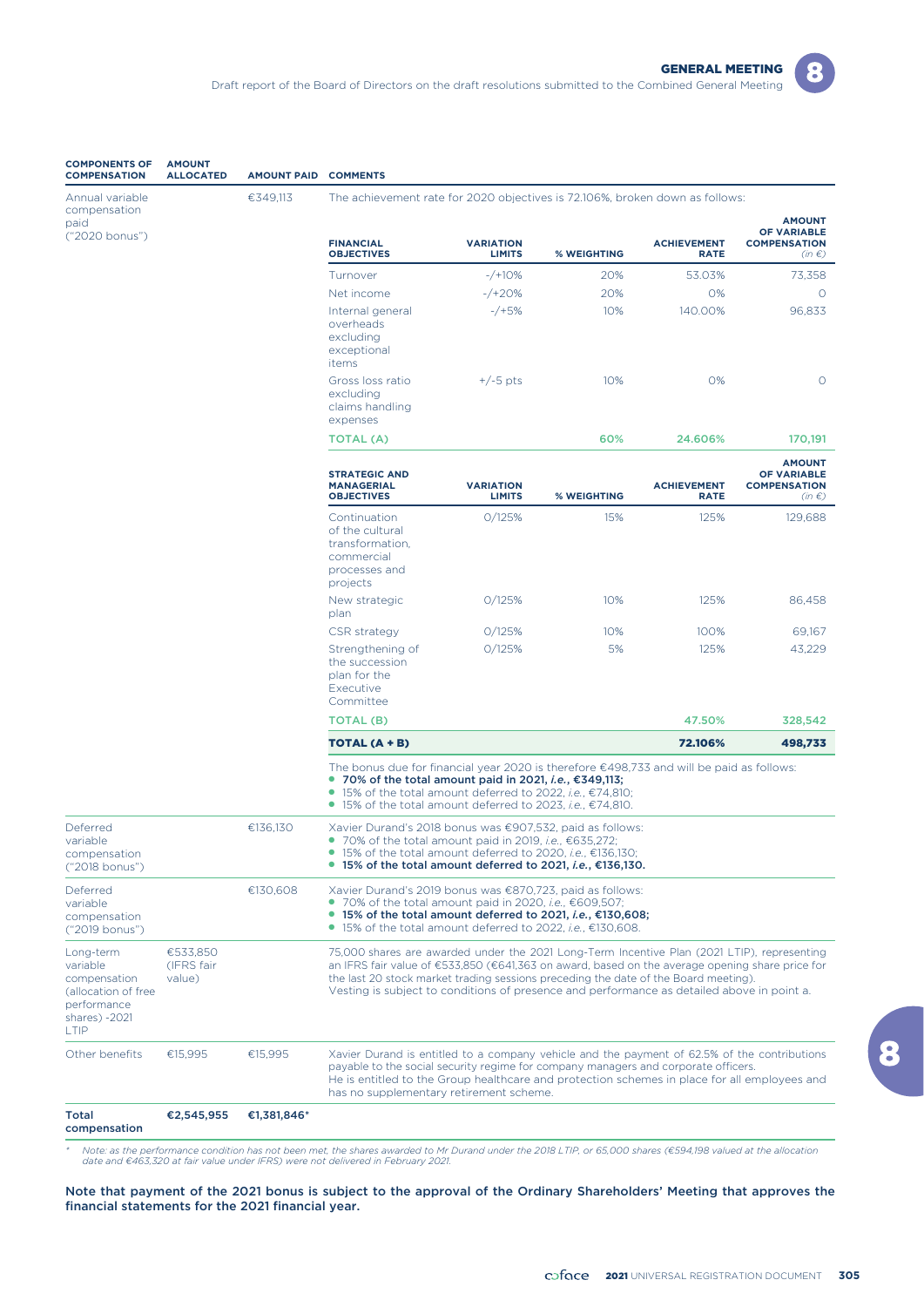#### c. Fairness ratio between the level of compensation of the Chief Executive Officer and the average and median compensation of the Company's employees

In accordance with the terms of Decree No. 2019-1234 of November 27, 2019 relating to the compensation of corporate officers of listed companies provided for under law No. 2019-486 of May 22, 2019 (known as the PACTE law), the Company provides here the ratio of the level of compensation of the Chief Executive Officer to the average and median full-time equivalent compensation of the Company's employees.

This analysis was conducted taking into account the kind). "Guidelines on compensation multiples" issued by the AFEP (the French Association of Private Enterprises) on September 27, 2019 and updated in February 2021. The scope used for the analysis is the France scope (all employees

established in France and continuously present during the reference year), which is the Chief Executive Officer's market and is the most relevant for this comparison. It takes into account the components paid or allocated for financial year N (fixed portion, variable portion paid during financial year N for year N-1, deferred variable portion paid during financial year N for previous financial years, free performance shares allocated for financial year N valued at their IFRS value and benefits in

It concerns only the Chief Executive Officer, as the Chairman of the Board of Directors receives only an annual flat-rate compensation set at €180,000 for his term of office.

| <b>FINANCIAL YEAR</b>                  | 2017 | 2018 | 2019 | 2020        | 2021 | <b>BENCHMARK</b><br><b>SBF 120*</b> |
|----------------------------------------|------|------|------|-------------|------|-------------------------------------|
| Ratio to average employee compensation |      |      | 24.  | 29.1        |      |                                     |
| Ratio to median employee compensation  |      | 29.2 | 29.0 | ZĘ 1<br>ے.ں | 29.4 | la la                               |

*\* Average of ratios, source Willis Towers Watson.*

### / EXPLANATIONS FOR THE CHANGE IN THE RATIO OVER THE REFERENCE PERIOD

- **Financial year 2017:** Xavier Durand's compensation includes the cash portion of the guaranteed bonus at 80% for 2016 (*i.e.*, 70% of the bonus amount for 2016, 30% of the annual variable compensation being deferred and paid in years N+2 and N+3). Financial year 2017 does not therefore reflect a full year of compensation in terms of the rate of achievement and payment.
- **Financial year 2018:** first full year of Xavier Durand's compensation, including a performance bonus for 2017 (152.01% achievement of the objectives set over the period) and the first deferred variable compensation amount paid in respect of the 2016 bonus.

Financial year 2019: Xavier Durand's compensation includes a performance bonus for 2018 (157.83% achievement of the objectives set over the period), comparable to 2017, and the second deferred variable compensation amount paid in respect of the 2016 bonus and the first for the 2017 bonus; the ratios were relatively stable between 2018 and 2019.

**• Financial year 2020:** Xavier Durand's compensation includes a performance bonus for 2019 (151.43% achievement of the objectives set over the period),

Financial year 2021: the compensation paid or awarded to Xavier Durand in 2021 mainly includes:

- gross annual compensation set at €750,000 on the renewal of his term of office in 2020, maintained for 2021,
- the cash portion of the bonus due in respect of 2020, with 72.11% of targets for the period met, down significantly compared to previous years,
- $-$ the second instalment of deferred variable compensation paid in respect of the 2018 bonus and the first in respect of the 2019 bonus, the amounts of which were stable compared to the previous financial year,

comparable to 2017 and 2018, the second deferred variable compensation amount paid in respect of the 2017 bonus and the first for the 2018 bonus. In addition, Xavier Durand's fixed compensation was revised from €575,000 to €750,000 on his reappointment in 2020, in order to take into account:

- individual performance: Xavier Durand outperformed his objectives for the previous three financial years,
- market practice: Xavier Durand's fixed compensation was voluntarily set below the market median at the time he took office in 2016 (17% below the market median (1) in base salary and -21% overall in 2019) and was not reviewed in his first four years in office, in accordance with the Company's policy and the recommendations of the AFEP-MEDEF Code. This review allowed the Xavier Durand's compensation to be positioned at a competitive level, slightly above the market median (+7% compared to the median base salary and +9% overall). The fairness ratio therefore changed over the period but remains well below the benchmarks made up of SBF 120 companies.
- the amount awarded under the 2021 LTIP, or 75,000 shares valued at €533,850 (IFRS value) or a decrease of 25% compared to the 2020 LTIP, which was valued at €717,900 (IFRS value) for the same number of shares.

Given these factors, the fairness ratio was down significantly over the period.

**N.B.**: in an economic environment marked by a sharp slowdown in our clients' activity, operating performances were very satisfactory in 2020. However, in order to take account of the economic situation, in 2021 it was agreed:

*<sup>(1)</sup> Benchmark performed by Willis Towers Watson on a panel of 30 SBF 80 companies comparable with Coface in terms of headcount, turnover and/or geographic scope*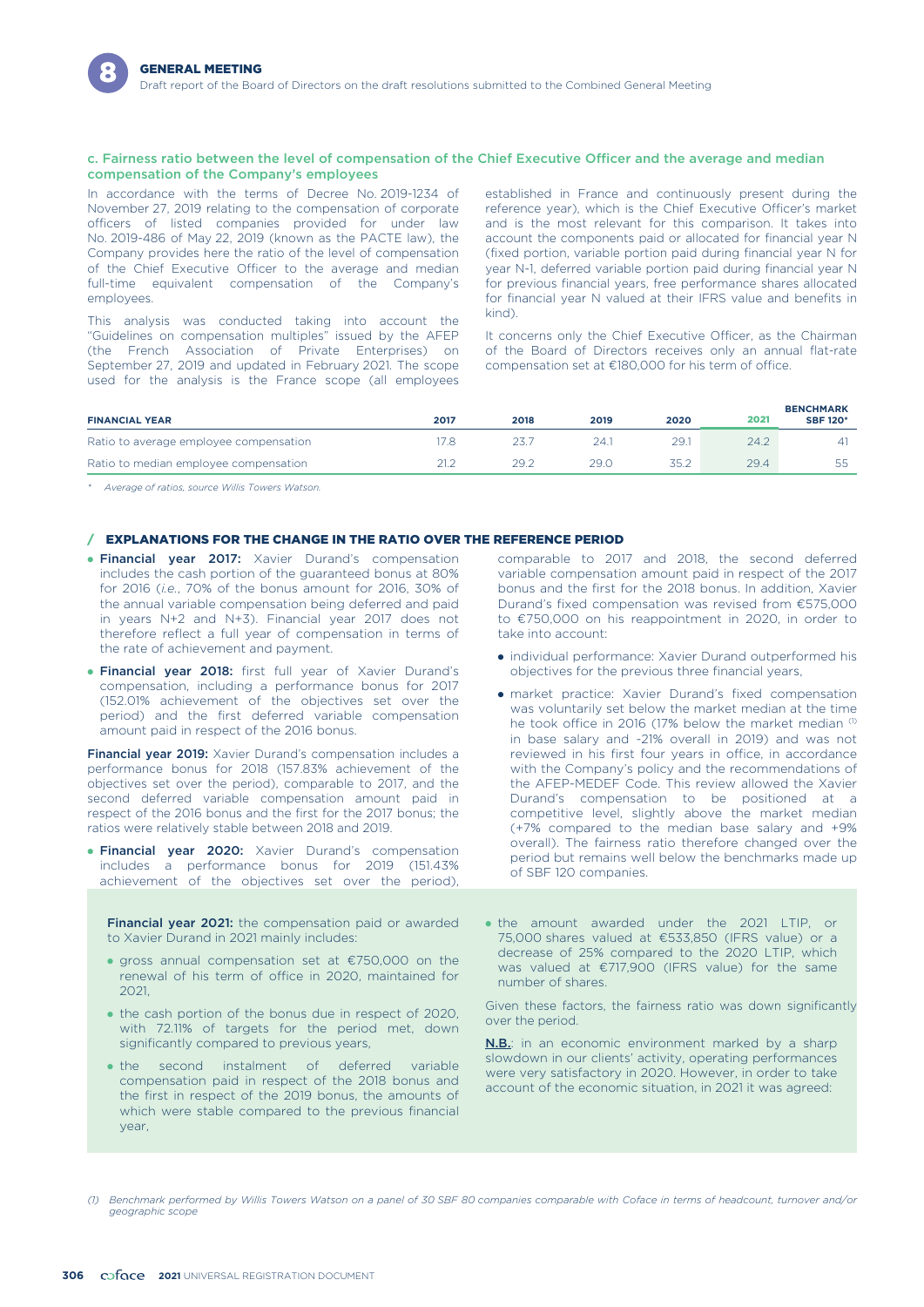

- . to maintain the objectives set for Xavier Durand's annual variable compensation as set before the health crisis; the 2020 bonus is down sharply compared to 2019 (from €870,723 for 2019 to €498,733 for 2020, representing a reduction of 43%);
- not to modify the performance assessment criteria of the 2018 Long-Term Incentive Plan measured at December 31, 2020, the delivery of which was scheduled for February 2021; as a result, none of the 65,000 shares awarded under the 2018 LTIP were delivered to Xavier Durand (value of €594,198 on the award date);
- to set the maximum amount of the free shares awarded to Xavier Durand under the 2021 Long-Term Incentive Plans at 20% of the budget allocated for the fiscal year and 125% of his fixed compensation;
- finally, in accordance with the recommendations of the AFEP-MEDEF Code, it was agreed that, except in exceptional circumstances, the compensation structure of the Chief Executive Officer, including fixed compensation, will only be reviewed at lengthy intervals; the review must be justified in light of changes in responsibilities, performance and market competitiveness.

#### / ANNUAL CHANGES IN COMPENSATION, THE COMPANY'S PERFORMANCE, AVERAGE FULL-TIME EQUIVALENT COMPENSATION FOR THE COMPANY'S EMPLOYEES AND THE RATIOS INDICATED BELOW DURING THE FIVE MOST RECENT FINANCIAL YEARS

|                                                                                | 2017-2016 | 2018-2017 | 2019-2018 | 2020-2019 | 2021-2020 |
|--------------------------------------------------------------------------------|-----------|-----------|-----------|-----------|-----------|
| Change in the compensation of the Chief Executive Officer<br>(as a %)          | 57%       | 41%       | 9%        | 22%       | (17%)     |
| Change in the average compensation of employees (as a %)                       | 8%        | 6%        | 7%        | 1%        | $O\%$     |
| Change in the fairness ratio (as a %) vs. average<br>compensation of employees | 45%       | 33%       | 2%        | 21%       | (17%)     |
| Change in the fairness ratio (as a %) vs. median compensation<br>of employees  | 54%       | 37%       | (1%)      | 21%       | (16%)     |
| Change in net income                                                           | 100%      | 47%       | 20%       | (44%)     | 170%      |
| Change in turnover                                                             | (4%)      | 2%        | 7%        | (2%)      | 8%        |

**N.B.**: the decrease in the compensation and ratios analysed in 2021 is mainly linked to the reduction in the bonus due for 2020 (70% of which was in 2021), as the Company's results were heavily impacted by the economic environment. This situation will be remedied in 2022 given the Company's excellent results in 2021.

Similarly, with regard to long-term variable compensation in the form of free shares, as the performance condition was not met, all the shares awarded under the 2018 LTIP, which were to be delivered in February 2021, were cancelled, representing 65,000 shares for a value of €594,198 at the award date (IFRS fair value of €463,320). The 2019 LTIP will be delivered in full as the performance condition was met,

representing 70,000 shares for a value of €564,445 at the award date (IFRS fair value of €463,260, capital gain on acquisition of €898,800).

These changes demonstrate the close link between the Company's results and the amount of annual variable compensation (bonus) and therefore the effectiveness of the CEO compensation system, as well as the high standards of the performance criteria set for long-term variable compensation.

• The structure and principles of the compensation of the Chief Executive Officer will therefore be maintained in 2022 as follows.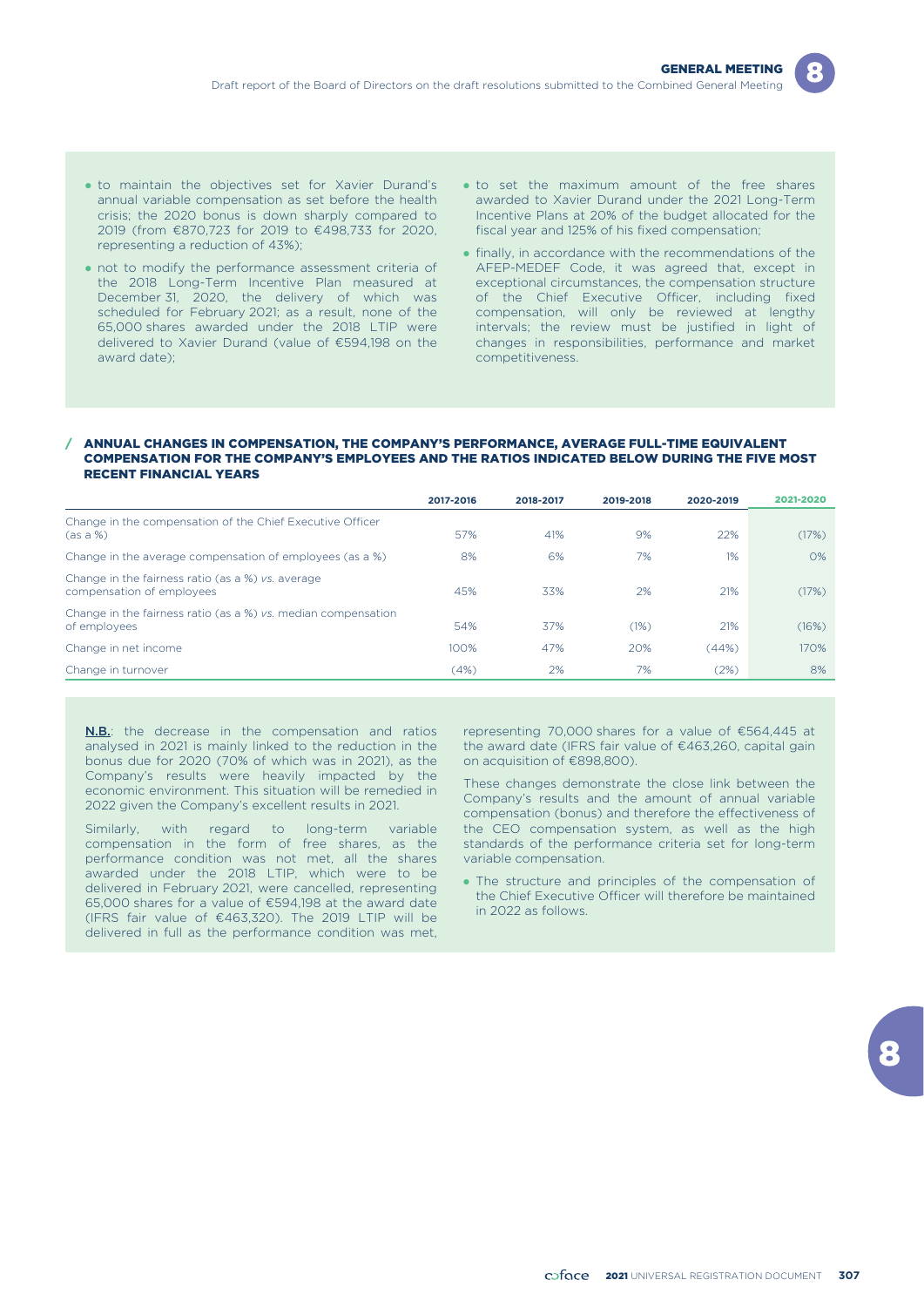

### d. Structure of the compensation of the Chief Executive Officer for financial year 2022

Committee, after the decision from the Board of Directors and components: subject to approval by the Shareholders' Meeting, Xavier

At the proposal of the Nominations and Compensation Durand's 2022 compensation will comprise the following

| <b>COMPONENTS OF</b><br><b>COMPENSATION</b>                    | <b>TARGET AMOUNT</b> | <b>COMMENTS</b>                                                                                                                                                                                                                                            |
|----------------------------------------------------------------|----------------------|------------------------------------------------------------------------------------------------------------------------------------------------------------------------------------------------------------------------------------------------------------|
| <b>Fixed compensation</b>                                      | €750.000             | Gross annual compensation set at $\epsilon$ 750,000 on the renewal of his term of office in 2020<br>and maintained since that date.                                                                                                                        |
| Target annual variable $£750,000$<br>compensation<br>("bonus") |                      | Target variable compensation is maintained at 100% of fixed compensation, i.e., €750,000.<br>Its structure remains unchanged. It therefore comprises 60% financial objectives and 40%<br>strategic and managerial objectives, defined as follows for 2022: |

| <b>FINANCIAL OBJECTIVES</b>                            | <b>VARIATION LIMITS</b> | % WEIGHTING |
|--------------------------------------------------------|-------------------------|-------------|
| Turnover                                               | $-$ /+10%               | 20%         |
| Net income                                             | $-$ /+20%               | 15%         |
| Net cost ratio after<br>reinsurance                    | $+/-3$ pts              | 10%         |
| Gross loss ratio excluding<br>claims handling expenses | $+/-5$ pts              | 10%         |
| Turnover from information<br>business                  | $-$ /+20%               | 5%          |
| <b>TOTAL (A)</b>                                       |                         | 60%         |

| <b>STRATEGIC AND</b><br><b>MANAGERIAL OBJECTIVES</b>                                                                                             | <b>VARIATION LIMITS</b> | <b>% WEIGHTING</b> |
|--------------------------------------------------------------------------------------------------------------------------------------------------|-------------------------|--------------------|
| <b>Strategic</b><br>plan/implementation of the<br>plan and follow-up with the<br>Board of Directors                                              | 0/125%                  | 15%                |
| CSR strategy/integration of<br>CSR into the business policy.<br>carbon assessment and<br>definition of the trajectory to<br>reduce our emissions | 0/125%                  | 10%                |
| Maintaining employee<br>engagement and customer<br>satisfaction                                                                                  | 0/125%                  | 10%                |
| <b>Executive Committee</b><br>succession plan                                                                                                    | 0/125%                  | 5%                 |
| TOTAL (B)                                                                                                                                        |                         | 40%                |
| TOTAL (A + B)                                                                                                                                    |                         | 100%               |

The objectives set reflect the Company's strategy. They uphold its corporate interests and contribute to its commercial strategy and long-term viability.

The maximum achievement rate for variable compensation is 200% broken down as follows:

- 150% for financial objectives (*i.e.*, a maximum achievement rate of 250%);
- 50% for strategic and managerial objectives (*i.e.*, a maximum achievement rate of 125%).

The achievement rate for financial objectives is defined in the scope of variation limits, as follows:

- the lower end of the variation limit corresponds to the trigger level, *i.e.* 0% achieved; the objective corresponds to 100% achievement;
- between the lower end of the variation limit and the objective, the achievement rate is set on a straight-line basis between 0% and 100% of achievement;
- between the objective and the upper end of the variation limit, the achievement rate is set on a straight-line basis between 100% and 250% of achievement.

Thus, if the achievement rate for one of the financial objectives is at or below the lower end of the variation limit for this objective, no compensation will be paid for it.

N.B.: strategic and managerial objectives are mainly assessed with regard to quantifiable and measurable indicators (achieving the business development objectives of the strategic plan, monitoring changes in our  $CO<sub>2</sub>$  emissions, the employee engagement survey, customer satisfaction measured with regard to NPS, etc.).

The payment of 30% of the annual variable compensation ("bonus") is deferred and paid as follows: 50% in N+2 and 50% in N+3. A penalty system is introduced in the event of dismissal for serious misconduct or gross negligence or observed losses prior to the payment date.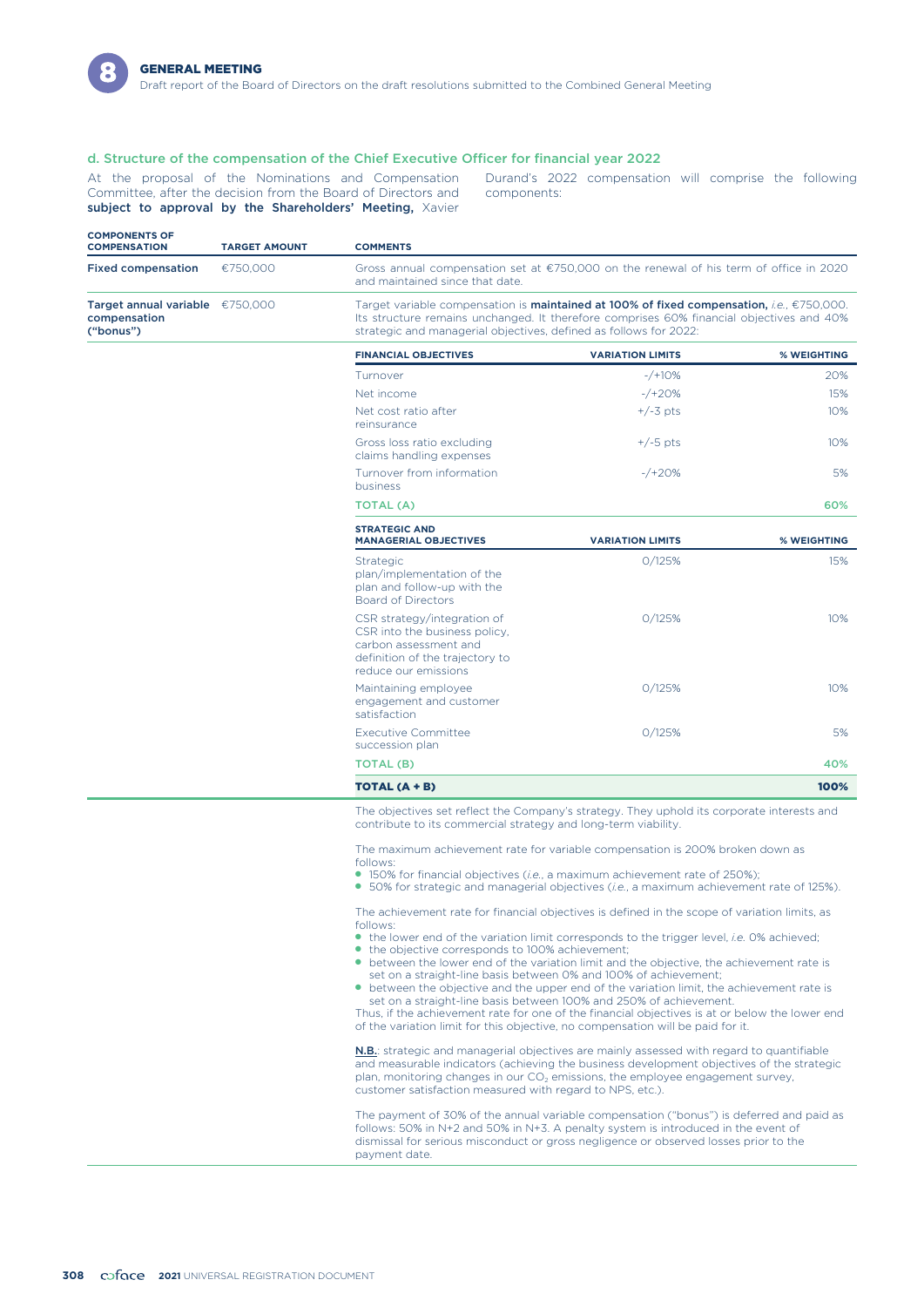| <b>COMPENSATION</b>                                                                            | <b>TARGET AMOUNT</b>                   | <b>COMMENTS</b>                                                                                                                                                                                                                                                                                                                                                                                                                                                                                                                                                                                                                                                                                                                                                                                                                                                                                                                                                                                                                                                                                                                                                                                                                                                                                                                                                                                                                                                                                                                                                                                                                                                                                                                                                                                                                                                                                                                                                                                                                                                                                                                                                                                                                                                                                                                                                                                                                                                                                                                                                                                                                                                                                                                                                                                                                                          |
|------------------------------------------------------------------------------------------------|----------------------------------------|----------------------------------------------------------------------------------------------------------------------------------------------------------------------------------------------------------------------------------------------------------------------------------------------------------------------------------------------------------------------------------------------------------------------------------------------------------------------------------------------------------------------------------------------------------------------------------------------------------------------------------------------------------------------------------------------------------------------------------------------------------------------------------------------------------------------------------------------------------------------------------------------------------------------------------------------------------------------------------------------------------------------------------------------------------------------------------------------------------------------------------------------------------------------------------------------------------------------------------------------------------------------------------------------------------------------------------------------------------------------------------------------------------------------------------------------------------------------------------------------------------------------------------------------------------------------------------------------------------------------------------------------------------------------------------------------------------------------------------------------------------------------------------------------------------------------------------------------------------------------------------------------------------------------------------------------------------------------------------------------------------------------------------------------------------------------------------------------------------------------------------------------------------------------------------------------------------------------------------------------------------------------------------------------------------------------------------------------------------------------------------------------------------------------------------------------------------------------------------------------------------------------------------------------------------------------------------------------------------------------------------------------------------------------------------------------------------------------------------------------------------------------------------------------------------------------------------------------------------|
| Long-term variable<br>compensation<br>(allocation of free<br>performance shares)<br>-2022 LTIP | €880,350<br>(value on award date)      | 75,000 shares are awarded under the 2022 Long-Term Incentive Plan (2022 LTIP),<br>representing €880,350 on award, based on the average opening share price for the last<br>20 stock market trading sessions preceding the date of the Board meeting.<br>The number of shares awarded in 2022 is in line with previous years (2020 and 2021), with a<br>valuation up 37% due to changes in the share price over the period.<br>Since 2021, the maximum amount of the free shares allocated to Xavier Durand under the<br>LTIP has been set at 20% of the budget allocated for the financial year and 125% of his fixed<br>compensation. For 2022, Xavier Durand's allocation corresponds to 17% of the maximum<br>budget allocated for the financial year and 117% of his fixed compensation.<br>Free shares will be definitively vested on February 15, 2025, subject to presence and<br>performance conditions measured over the term of the plan until December 31, 2024, as<br>follows:<br>• 40% of the shares allocated will be vested subject to the relative performance of<br>COFACE SA's shares, measured by COFACE SA's Total Shareholder Return (TSR)<br>compared to the TSR of companies comprising the Euro Stoxx Assurance index over the<br>period from January 1, 2022 to December 31, 2024;<br>• 40% of the shares awarded will be vested subject to achievement of net earnings per<br>share at December 31, 2024;<br>• 20% of the shares awarded will be vested subject to the achievement of the CSR<br>criterion linked to increasing the proportion of women in senior management (Top 200)<br>at December 31, 2024.<br>The trigger level is set at 80% of the objective for each criterion. Thus, if the achievement<br>rate for one of the criteria is less than 80% of the objective, performance in respect of this<br>criterion will be unfulfilled. The achievement rate may vary between 80% and 120%, and the<br>achievement rates can offset each other. However, this offsetting cannot be applied if the<br>rate of achievement for one of the criteria is less than 80% of the target and cannot result in<br>the acquisition of more than 100% of the shares in total.<br>The share vesting period is set at three years starting from February 15, 2022. The plan does<br>not include a minimum holding period.<br>The Board decided that 30% of the CEO's shares vested under the 2022 LTIP should be<br>retained until the end of his term of office or of any other role that he might hold within<br>Coface.<br>The objective of long-term variable compensation is to provide a longer-term perspective<br>on the Chief Executive Officer's action, as well as to retain their loyalty and to encourage<br>the alignment of their interests with the corporate interests of the Company and the<br>shareholders. |
| <b>Other benefits</b>                                                                          | €15.995<br>(excluding pension<br>plan) | Xavier Durand is entitled to a company vehicle and the payment of 62.5% of the<br>contributions payable to social security regime for company managers and corporate<br>officers.<br>He is entitled to the Group healthcare and protection schemes in place for all employees.<br>In order to meet the need for fairness and competitiveness in the compensation of<br>members of the Executive Committee, the Board of Directors decided, at its meeting of<br>February 15, 2022, to implement a supplementary pension plan for members of the<br>Executive Committee who do not have a specific scheme. This plan, the main features of<br>which are presented in Chapter 2.3.1 (employee compensation policy - employee benefits<br>section), is applicable to Xavier Durand, provided that the performance criteria relating to<br>severance compensation are met:<br>• at least 75% of annual targets are met on the average over the last three financial years;<br>and<br>• the Company's combined ratio after reinsurance is at most 95% on average for the three<br>financial years preceding the scheme contribution date.                                                                                                                                                                                                                                                                                                                                                                                                                                                                                                                                                                                                                                                                                                                                                                                                                                                                                                                                                                                                                                                                                                                                                                                                                                                                                                                                                                                                                                                                                                                                                                                                                                                                                                                     |
| <b>Target total</b><br>compensation 2022                                                       | €2,396,345                             | Subject to the approval of the Shareholders' Meeting                                                                                                                                                                                                                                                                                                                                                                                                                                                                                                                                                                                                                                                                                                                                                                                                                                                                                                                                                                                                                                                                                                                                                                                                                                                                                                                                                                                                                                                                                                                                                                                                                                                                                                                                                                                                                                                                                                                                                                                                                                                                                                                                                                                                                                                                                                                                                                                                                                                                                                                                                                                                                                                                                                                                                                                                     |

\* Note: The Board of Directors meeting of February 15, 2022 approving the financial statements for 2022 confirmed the achievement of the performance<br>Conditions attached to the 2019 Long-Term Incentive Plan (2019 LTIP); th

#### *Severance compensation*

**COMPONENTS OF**

Should his corporate term be terminated, Xavier Durand would be entitled to severance pay of an amount equal to two years' salary (fixed and variable). The reference used for the fixed portion will be the salary for the current financial year at the date his duties cease. The reference for the variable portion will be the average of the variable compensation received for the three financial years preceding the date of termination of his duties.

This severance pay shall be due if the following performance criteria have been met:

- achievement of at least 75% of the average annual objectives during the three financial years preceding the departure date; and
- the Company's combined ratio after reinsurance is at most 95% on average for the three financial years preceding the departure date.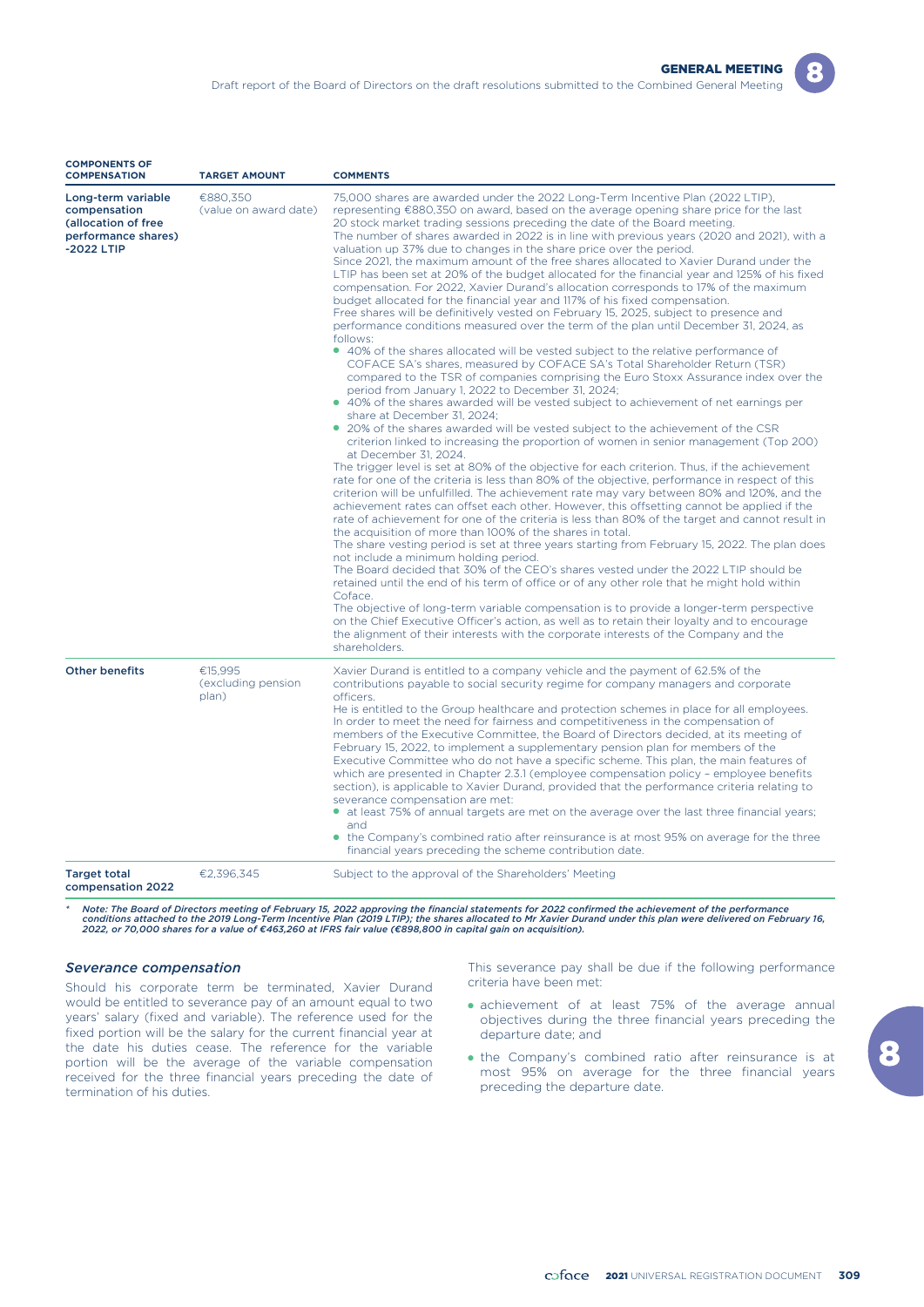If just one of the two conditions above has been fulfilled, 50% of the severance pay will be due. If neither of the conditions above has been met, no severance pay will be due. No severance pay will be paid by the Company if the corporate term is ended at Xavier Durand's initiative or in the event of termination for serious misconduct or gross negligence. The compensation components and corporate benefits governed by the regulated agreements procedure in accordance with the provisions of the French Commercial Code are subject to the approval of the Company's Shareholders' Meeting.

### Directors' compensation

#### *Principles of directors' compensation*

The Group's policy is not to award compensation to management representatives who perform the duties of directors in Group companies.

The compensation policy for corporate officers has been adapted to the usual practices of listed companies and guarantees the independence of directors.

Xavier Durand does not have an employment contract.

Following the renewal of his term of office in 2020, given his responsibilities as Chief Executive Officer and in order to preserve the Company's interests, the Board of Directors resolved to introduce a non-competitor clause.

It is understood that the total maximum amount paid to Xavier Durand in respect of the application of the severance compensation and the non-competitor clause may under no circumstances exceed two years' salary (fixed and variable).

#### *Components of directors' compensation*

The total annual package allocated to the compensation of directors in 2021 amounted to €450,000 (excluding the compensation of the Chairman of the Board of Directors), divided between the Board of Directors, the Accounts and Audit Committee, the Risk Committee and the Nominations and Compensation Committee. The rules for distributing attendance fees are as follows:

|                                        |          | <b>FIXED PORTION</b><br>(per year prorata<br>to the term of office) | <b>VARIABLE PORTION</b><br>(per meeting and capped*) |
|----------------------------------------|----------|---------------------------------------------------------------------|------------------------------------------------------|
| Board of Directors                     | Members  | €8,000                                                              | €3,000                                               |
|                                        | Chairman | €17.000                                                             | €3,000                                               |
| Audit and Accounts Committee           | Members  | €5,000                                                              | €2,000                                               |
|                                        | Chairman | €17,000                                                             | €3,000                                               |
| <b>Risk Committee</b>                  | Members  | €5.000                                                              | €2,000                                               |
|                                        | Chairman | €8,000                                                              | €3,000                                               |
| Nominations and Compensation Committee | Members  | €3.000                                                              | €2.000                                               |

*\* Capped:*

*at six meetings for the Board of Directors, the Audit and Accounts Committee and the Risk Committee;*

*at five meetings for the Nominations and Compensation Committee.*

N.B.: the Chairman of the Board of Directors receives compensation of €180,000 for his corporate office within COFACE SA.

### a. Compensation payable to directors for 2021

|                                                                                                                                                                                 | <b>FINANCIAL YEAR 2021 - MAXIMUM GROSS COMPENSATION</b><br><b>AMOUNTS</b> |                                  |                                         |  |  |
|---------------------------------------------------------------------------------------------------------------------------------------------------------------------------------|---------------------------------------------------------------------------|----------------------------------|-----------------------------------------|--|--|
| On the basis of six Board meetings per year;<br>Six Audit and Accounts Committee meetings; six Risk Committee meetings;<br>five Nominations and Compensation Committee meetings | <b>AMOUNT OF</b><br><b>COMPENSATION</b>                                   | <b>FIXED PORTION</b><br>$(ln\%)$ | <b>VARIABLE</b><br><b>PORTION</b> (In%) |  |  |
| Member of the Board of Directors                                                                                                                                                | €26,000                                                                   | 31                               | 69                                      |  |  |
| Member of the Board of Directors<br>+ Chairman of the Audit and Accounts Committee                                                                                              | €61,000                                                                   | 41                               | 59                                      |  |  |
| Member of the Board of Directors<br>+ Member of the Audit and Accounts Committee                                                                                                | €43.000                                                                   | 30                               | 70                                      |  |  |
| Member of the Board of Directors<br>+ Chairman of the Risk Committee                                                                                                            | €61,000                                                                   | 41                               | 59                                      |  |  |
| Member of the Board of Directors<br>+ Member of the Risk Committee                                                                                                              | €43.000                                                                   | 30                               | 70                                      |  |  |
| Member of the Board of Directors<br>+ Chairman of the Nominations and Compensation Committee                                                                                    | €49,000                                                                   | 33                               | 67                                      |  |  |
| Member of the Board of Directors<br>+ Member of the Nominations and Compensation Committee                                                                                      | €39,000                                                                   | 28                               | 72                                      |  |  |